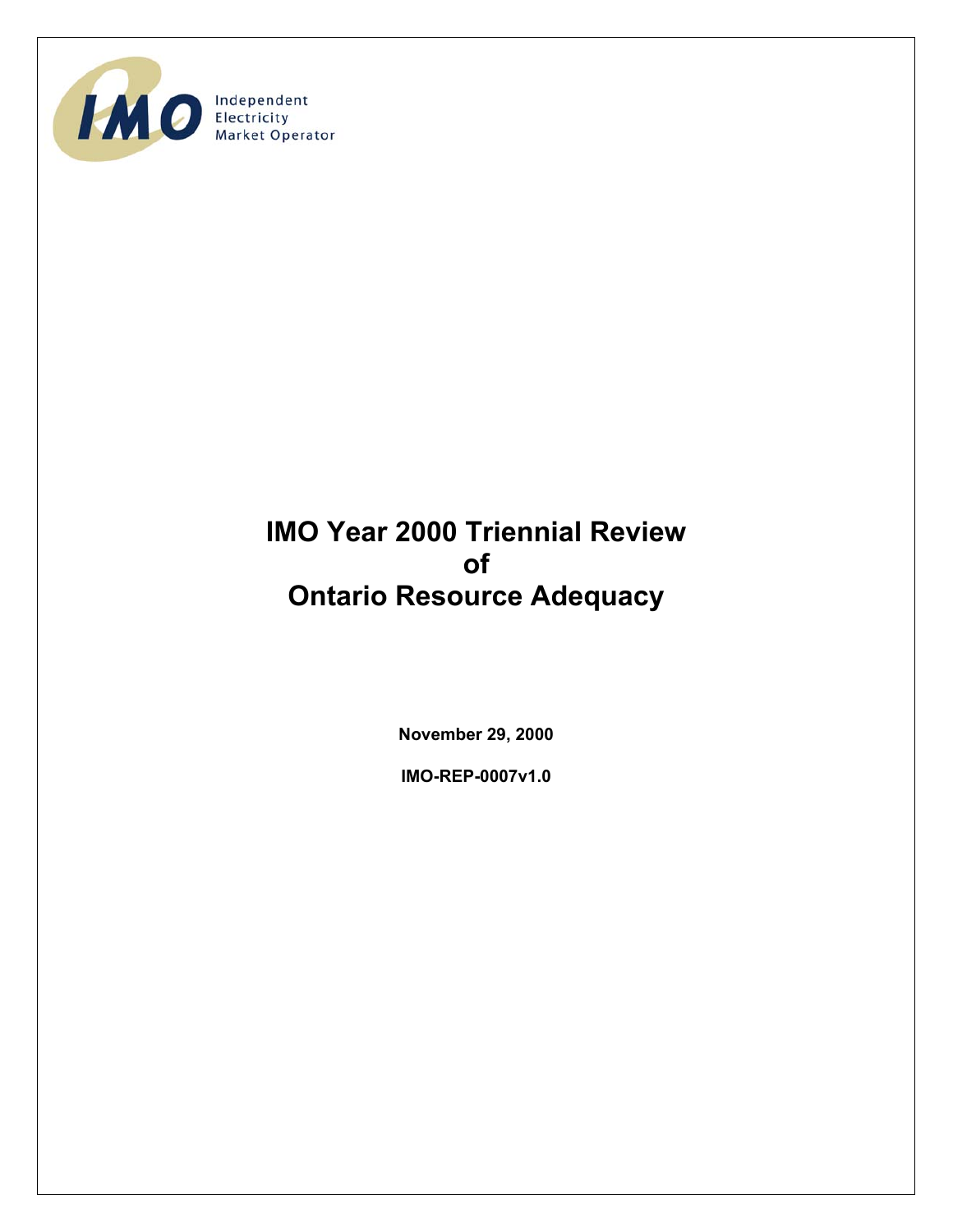## <span id="page-1-0"></span>**1.0 EXECUTIVE SUMMARY**

#### **1.1 Major Findings**

This report is a submission made by the Independent Electricity Market Operator (IMO) to the Northeast Power Coordinating Council (NPCC) of its Review of Ontario Resource Adequacy. This Year 2000 review demonstrates that the Ontario electricity system is in compliance with the NPCC "Basic Criteria for Design and Operation of Interconnected Power Systems" under the stated assumptions.

#### **1.2 Major Assumptions and Results**

The study period is Year 2001 to 2010 inclusive. Major Assumptions are summarized in Table 1 below:

| <b>Assumption</b>                     | <b>Description</b>                                          |
|---------------------------------------|-------------------------------------------------------------|
| <b>Adequacy Criterion</b>             | LOLP target of 1 day in 10 years                            |
| Target Reserve level for planning     | Computed from LOLP target of 0.1 (days/year)                |
| <b>Energy Demand Growth Rate</b>      | About 0.9 % per annum under Median Demand Growth            |
|                                       | About 2.0 % per annum under High Demand Growth              |
| Adequacy of System                    | Median Demand case until 2010                               |
|                                       | High Demand case until 2004                                 |
| Tie Benefits                          | up to 800 MW assumed in 2001, 1 <sup>st</sup> quarter 2002  |
| <b>Emergency Operating Procedures</b> | up to 900 MW of interruptible load and voltage reduction in |
|                                       | 2001                                                        |
| Unit unavailability, planned outages  | modelled, Ontario Power Generation forecast values used     |

#### **Table 1.1 Major Assumptions**

Under the Median forecast, and including limited interconnection assistance and no dispatchable loads beyond 2001, the available capacity is forecast to be sufficient to meet the demand for the next ten years. In Years 2002 and 2003, the resource picture improves significantly due to the planned return to service of four nuclear generating units. Growing demands will gradually reduce margins such that Ontario resources are only marginally sufficient at the end of the study period, if no additional generation is added to the system.

| Table 1.2 | Margins for Winter Peak – Median Demand Forecast |
|-----------|--------------------------------------------------|
|           |                                                  |

|      | Winter Peak Load | Week      | Available | Available | <b>LOLP</b> | Reserve  | % Reserve | Margins: Excess $[+]$ |
|------|------------------|-----------|-----------|-----------|-------------|----------|-----------|-----------------------|
| Year | Normal Weather   | Ending    | Capacity  | Reserves  | Standard    | Required | Required  | Shortfall [-]         |
|      |                  |           |           |           |             |          |           |                       |
| 2001 | 22,633           | 21-Jan-01 | 26,680    | 4,047     | 0.10000     | 3.649    | 16.1%     | 398                   |
| 2002 | 22,841           | 20-Jan-02 | 27,195    | 4.354     | 0.10000     | 3,735    | 16.4%     | 619                   |
| 2003 | 23,055           | 19-Jan-03 | 28,349    | 5,294     | 0.10000     | 3,704    | 16.1%     | 1,590                 |
| 2004 | 23.205           | 18-Jan-04 | 28,664    | 5.459     | 0.10000     | 3.734    | 16.1%     | 1,725                 |
| 2005 | 23,338           | 16-Jan-05 | 28,664    | 5,326     | 0.10000     | 3,662    | 15.7%     | 1,664                 |
| 2006 | 23,532           | 15-Jan-06 | 28,664    | 5,132     | 0.10000     | 3,655    | 15.5%     | 1,477                 |
| 2007 | 23,739           | 21-Jan-07 | 28,664    | 4,925     | 0.10000     | 3,782    | 15.9%     | 1,143                 |
| 2008 | 23.903           | 20-Jan-08 | 28,664    | 4.761     | 0.10000     | 3,754    | 15.7%     | 1.007                 |
| 2009 | 24.174           | 18-Jan-09 | 28.664    | 4,490     | 0.10000     | 3.725    | 15.4%     | 765                   |
| 2010 | 24,305           | 17-Jan-10 | 28,664    | 4,359     | 0.10000     | 3,685    | 15.2%     | 674                   |
|      |                  |           |           |           |             |          |           |                       |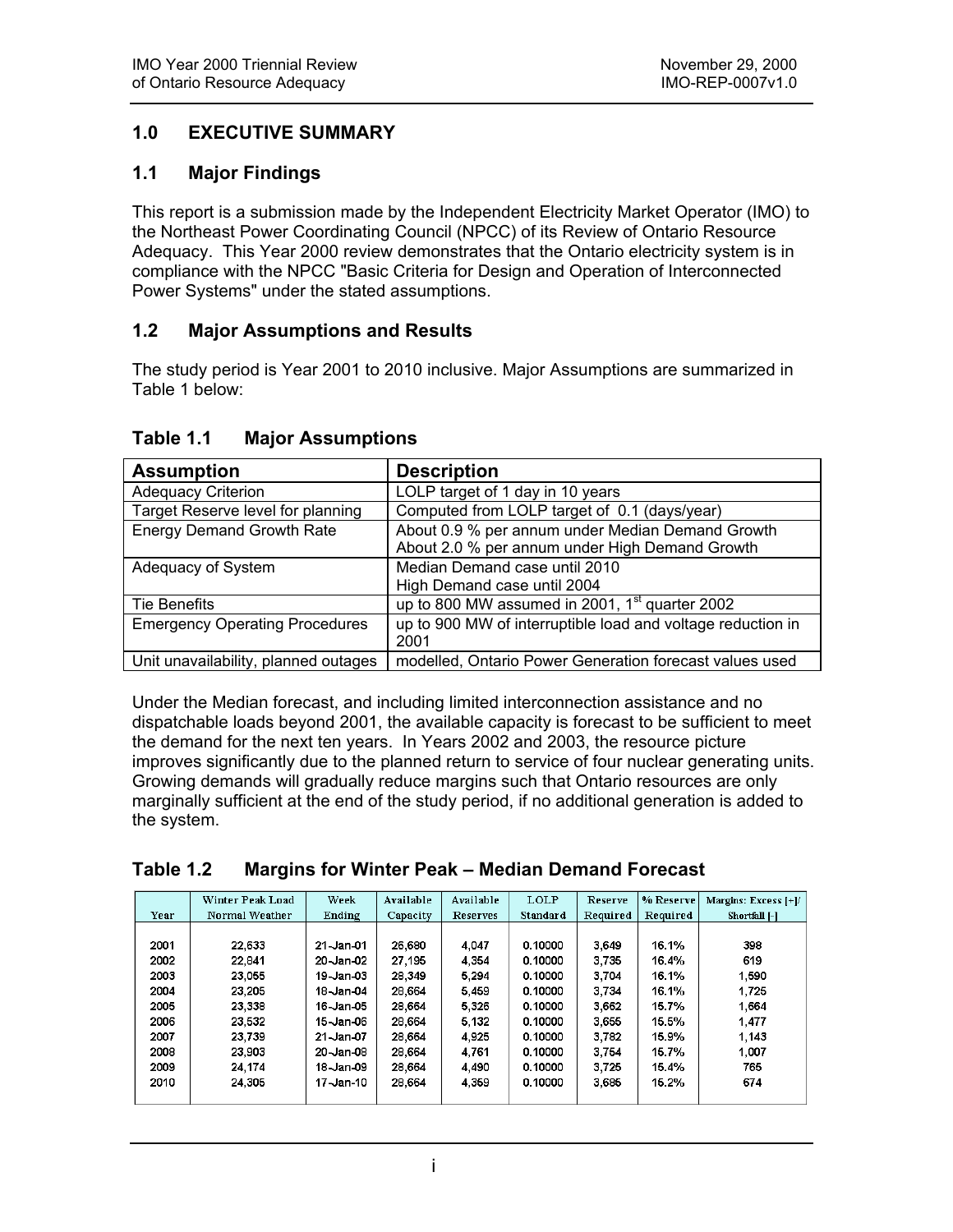|      | <b>Summer Peak Load</b> | Week      | Available | Available | <b>LOLP</b> | Reserve  | % Reserve | Margins: Excess $[+]$ |
|------|-------------------------|-----------|-----------|-----------|-------------|----------|-----------|-----------------------|
| Year | Normal Weather          | Ending    | Capacity  | Reserves  | Standard    | Required | Required  | Shortfall [-]         |
|      |                         |           |           |           |             |          |           |                       |
| 2001 | 21.761                  | 22-Jul-01 | 26.370    | 4.609     | 0.10000     | 3.873    | 17.8%     | 736                   |
| 2002 | 22,088                  | 21-Jul-02 | 27,400    | 5,312     | 0.10000     | 4,011    | 18.2%     | 1,301                 |
| 2003 | 22,312                  | 20-Jul-03 | 28,554    | 6.242     | 0.10000     | 4,091    | 18.3%     | 2.151                 |
| 2004 | 22,627                  | 18-Jul-04 | 28,354    | 5,727     | 0.10000     | 4,068    | 18.0%     | 1,659                 |
| 2005 | 22,795                  | 24-Jul-05 | 28,354    | 5.559     | 0.10000     | 4,020    | 17.6%     | 1,539                 |
| 2006 | 23,048                  | 23-Jul-06 | 28,354    | 5,306     | 0.10000     | 4.137    | 17.9%     | 1.169                 |
| 2007 | 23.327                  | 22-Jul-07 | 28,354    | 5,027     | 0.10000     | 4,158    | 17.8%     | 869                   |
| 2008 | 23.737                  | 20-Jul-08 | 28,354    | 4.617     | 0.10000     | 4.208    | 17.7%     | 409                   |
| 2009 | 23.927                  | 19-Jul-09 | 28.354    | 4,427     | 0.10000     | 4,195    | 17.5%     | 232                   |
| 2010 | 24.163                  | 25-Jul-10 | 28.354    | 4,191     | 0.10000     | 4.193    | 17.4%     | $-2$                  |
|      |                         |           |           |           |             |          |           |                       |

#### <span id="page-2-0"></span>**Table 1.3 Margins for Summer Peak – Median Demand Forecast**

For the High Demand Forecast, and excluding interconnection assistance and dispatching of price-sensitive loads, a capacity shortfall is forecast starting in the summer of Year 2005 and the winter of Year 2007 at the peak hours. Inclusion of resources from interconnection assistance and dispatching of price-sensitive load would delay the shortfall by about two years. About 3000 MW of new generation additions are undergoing preliminary assessment and, if constructed, should be sufficient to alleviate the capacity deficiency.

#### **Table 1.4 Margins for Winter Peak – High Demand Forecast**

|      | Winter Peak Load | Week         | Available | Available       | <b>LOLP</b> | Reserve  | % Reserve | Margins: Excess $[+]$ |
|------|------------------|--------------|-----------|-----------------|-------------|----------|-----------|-----------------------|
| Year | Normal Weather   | Ending       | Capacity  | <b>Reserves</b> | Standard    | Required | Required  | Shortfall [-]         |
|      |                  |              |           |                 |             |          |           |                       |
| 2001 | 22.918           | $21$ -Jan-01 | 26,680    | 3.762           | 0.10000     | 3.661    | 16.0%     | 101                   |
| 2002 | 23,306           | 20-Jan-02    | 27,195    | 3,889           | 0.10000     | 3.751    | 16.1%     | 138                   |
| 2003 | 23.706           | 19-Jan-03    | 28.349    | 4,643           | 0.10000     | 3.724    | 15.7%     | 919                   |
| 2004 | 24,047           | 18-Jan-04    | 28,664    | 4,617           | 0.10000     | 3,757    | 15.6%     | 860                   |
| 2005 | 24,377           | 16-Jan-05    | 28,664    | 4.287           | 0.10000     | 3.700    | 15.2%     | 587                   |
| 2006 | 24,772           | 15-Jan-06    | 28.664    | 3.892           | 0.10000     | 3.696    | 14.9%     | 196                   |
| 2007 | 25,193           | 21-Jan-07    | 28,664    | 3.471           | 0.10000     | 3,833    | 15.2%     | $-362$                |
| 2008 | 25.572           | 20-Jan-08    | 28,664    | 3.092           | 0.10000     | 3.810    | 14.9%     | $-718$                |
| 2009 | 26,064           | 18-Jan-09    | 28,664    | 2,600           | 0.10000     | 3,781    | 14.5%     | $-1,181$              |
| 2010 | 26,422           | 17-Jan-10    | 28,664    | 2,242           | 0.10000     | 3.750    | 14.2%     | $-1,508$              |
|      |                  |              |           |                 |             |          |           |                       |

#### **Table 1.5 Margins for Summer Peak – High Demand Forecast**

|      | Summer Peak Load | Week      | Available | Available       | <b>LOLP</b> | Reserve  |          | % Reserve   Margins: Excess $[+]$ |
|------|------------------|-----------|-----------|-----------------|-------------|----------|----------|-----------------------------------|
| Year | Normal Weather   | Ending    | Capacity  | <b>Reserves</b> | Standard    | Required | Required | Shortfall [-]                     |
|      |                  |           |           |                 |             |          |          |                                   |
| 2001 | 22.282           | 22-Jul-01 | 26.370    | 4,088           | 0.10000     | 3.900    | 17.5%    | 188                               |
| 2002 | 22,871           | 21-Jul-02 | 27,400    | 4,529           | 0.10000     | 4.055    | 17.7%    | 474                               |
| 2003 | 23,363           | 20-Jul-03 | 28,554    | 5.191           | 0.10000     | 4.163    | 17.8%    | 1,028                             |
| 2004 | 23.964           | 18-Jul-04 | 28.354    | 4.390           | 0.10000     | 4.148    | 17.3%    | 242                               |
| 2005 | 24.413           | 24-Jul-05 | 28.354    | 3.941           | 0.10000     | 4,120    | 16.9%    | $-179$                            |
| 2006 | 24,965           | 23-Jul-06 | 28,354    | 3.389           | 0.10000     | 4.243    | 17.0%    | $-854$                            |
| 2007 | 25.559           | 22-Jul-07 | 28,354    | 2.795           | 0.10000     | 4.289    | 16.8%    | $-1,494$                          |
| 2008 | 26,320           | 20-Jul-08 | 28,354    | 2,034           | 0.10000     | 4,392    | 16.7%    | $-2,358$                          |
| 2009 | 26,833           | 19-Jul-09 | 28,354    | 1,521           | 0.10000     | 4.394    | 16.4%    | $-2,873$                          |
| 2010 | 27.410           | 25-Jul-10 | 28,354    | 944             | 0.10000     | 4.414    | 16.1%    | $-3,470$                          |
|      |                  |           |           |                 |             |          |          |                                   |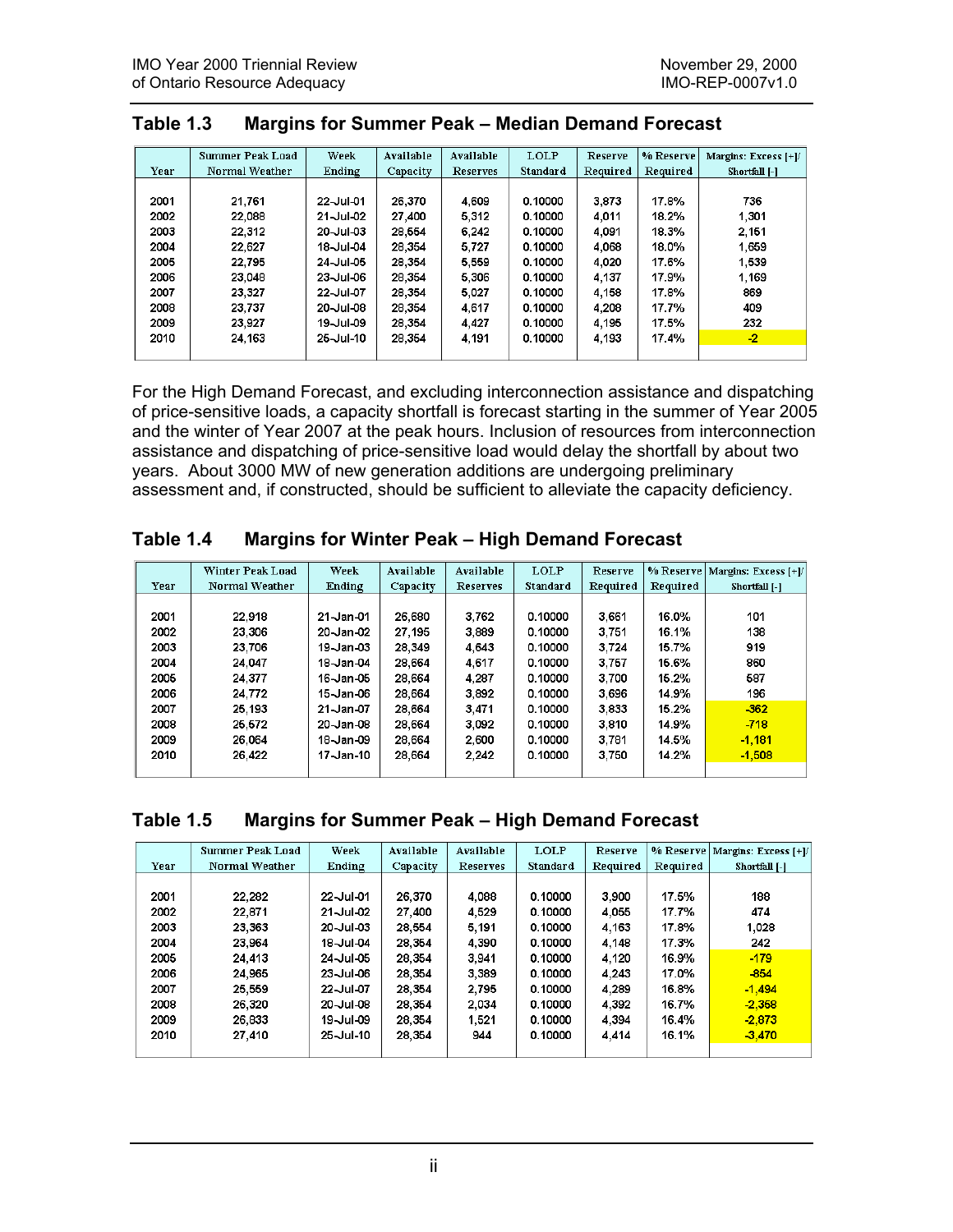# <span id="page-3-0"></span>**2.0 TABLE OF CONTENTS**

|     | 1.1        |  |
|-----|------------|--|
|     | 1.2        |  |
|     |            |  |
|     | 2.1        |  |
|     | 2.2        |  |
|     |            |  |
|     |            |  |
|     | 3.1<br>3.2 |  |
|     | 3.2.1      |  |
|     | 3.2.2      |  |
|     | 3.2.3      |  |
| 4.0 |            |  |
|     | 4.1        |  |
|     | 42         |  |
|     | 4.3        |  |
|     | 4.4        |  |
|     | 4.5        |  |
| 5.0 |            |  |
|     | 5.1        |  |
|     | 5.2        |  |
|     | 5.3        |  |
| 6.0 |            |  |
|     | 6.1        |  |
|     | 6.2        |  |
|     |            |  |
|     |            |  |
| 1.1 |            |  |
|     |            |  |
|     |            |  |
|     |            |  |
| 1.2 |            |  |
|     |            |  |
|     |            |  |
|     |            |  |
|     |            |  |
|     |            |  |
|     |            |  |
|     |            |  |
|     |            |  |
|     |            |  |
|     | 1.3        |  |
|     | 1.4        |  |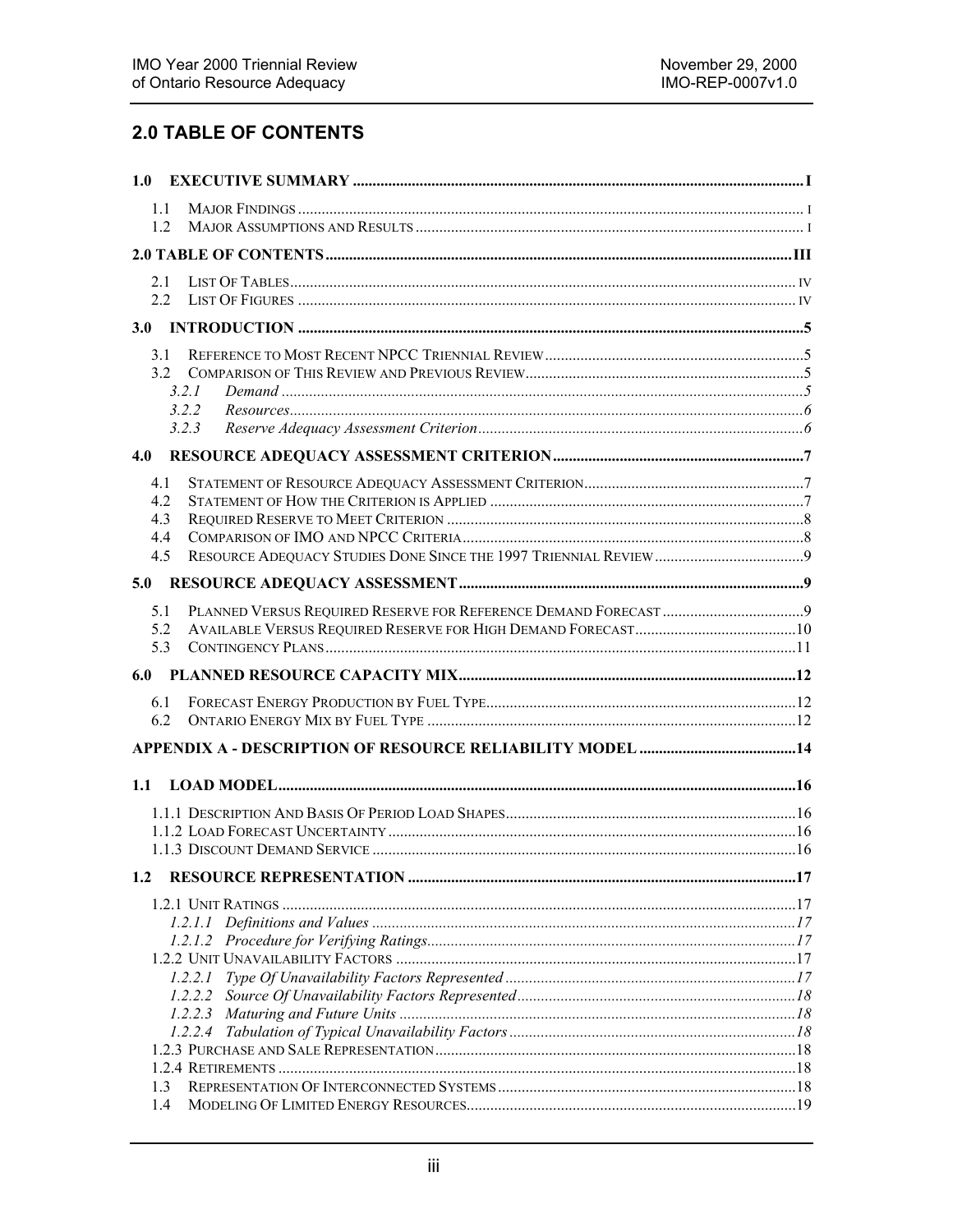<span id="page-4-0"></span>

# **2.1 List Of Tables**

| TABLE A3 ONTARIO POWER GENERATION INC. AND CONTRACT GENERATOR POWER STATIONS 17 |  |
|---------------------------------------------------------------------------------|--|
|                                                                                 |  |

# **2.2 List Of Figures**

| FIGURE A2 WEEKLY DEMAND FORECAST UNCERTAINTY DUE TO WEATHER |  |
|-------------------------------------------------------------|--|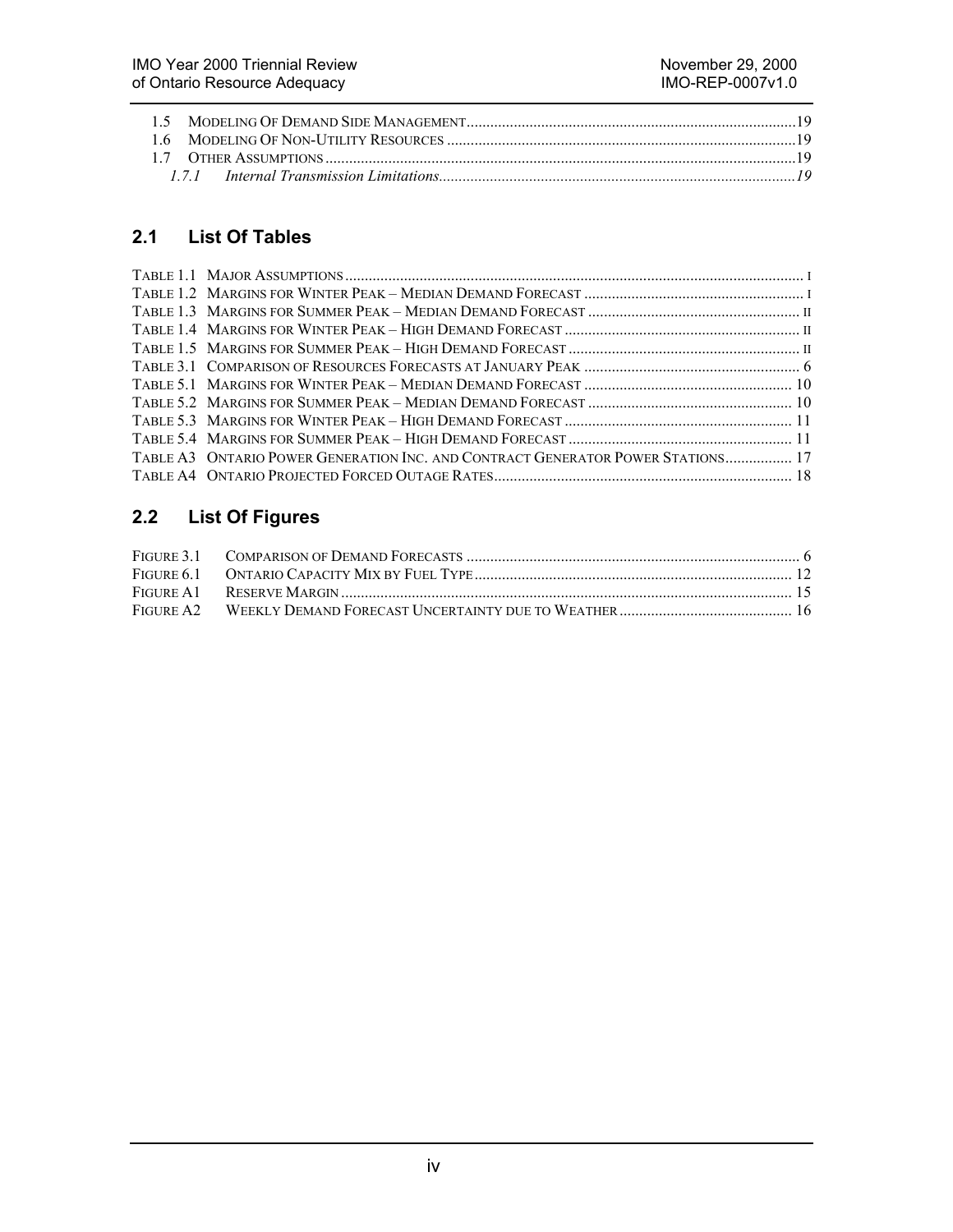#### <span id="page-5-0"></span>**3.0 INTRODUCTION**

This report is the Independent Electricity Market Operator's Ontario Resource Adequacy review submitted to the Northeast Power Coordinating Council (NPCC) and prepared in accordance with "Guidelines for Area Review of Resource Adequacy".

The IMO is a non-profit, regulated corporation without share capital established by the Ontario Electricity Act 1998, with its Directors appointed by the government. It is responsible for the day-to-day operation of Ontario's electricity system, and is responsible for enabling, administering and operating the upcoming competitive wholesale energy markets for the province.

The information presented in this report covers the period from Year 2001 to Year 2010.

#### **3.1 Reference to Most Recent NPCC Triennial Review**

Previous reports were submitted, by Ontario Hydro, in April 1997 and September 1997, and were approved at the June 1997 and November 1997 meetings, respectively, of the Reliability Coordinating Committee. Comparisons between this review and Ontario Hydro's September 1997 Update (termed OH 1997) are contained in this report.

#### **3.2 Comparison of This Review and Previous Review**

#### **3.2.1 Demand**

Figure 3.1 displays the Winter Peak Primary Demand Forecast in the OH 1997 review and the IMO 2000 Demand Forecast. The IMO's values are based on a forecast of the normal probability distribution of the Demand in any week of the year. The values shown are the median growth scenario, normal weather value and the demand under Extreme Weather conditions (normal weather plus 2 standard deviations). The distribution represents weather conditions based on the last 30 years of record. The high growth scenario is not plotted. The OH 1997 forecast is the monthly peak Primary Demand. This previous result lies between the normal weather and Extreme weather cases presented for the 2000 Assessment. Because of the differences in normalization techniques, the two forecasts cannot be directly compared. It is estimated that the IMO's current forecast, if normalized the same way as in 1997, would be lower than the OH 1997 forecast by a small amount. The 1997 and 2000 forecasts have similar growth rates.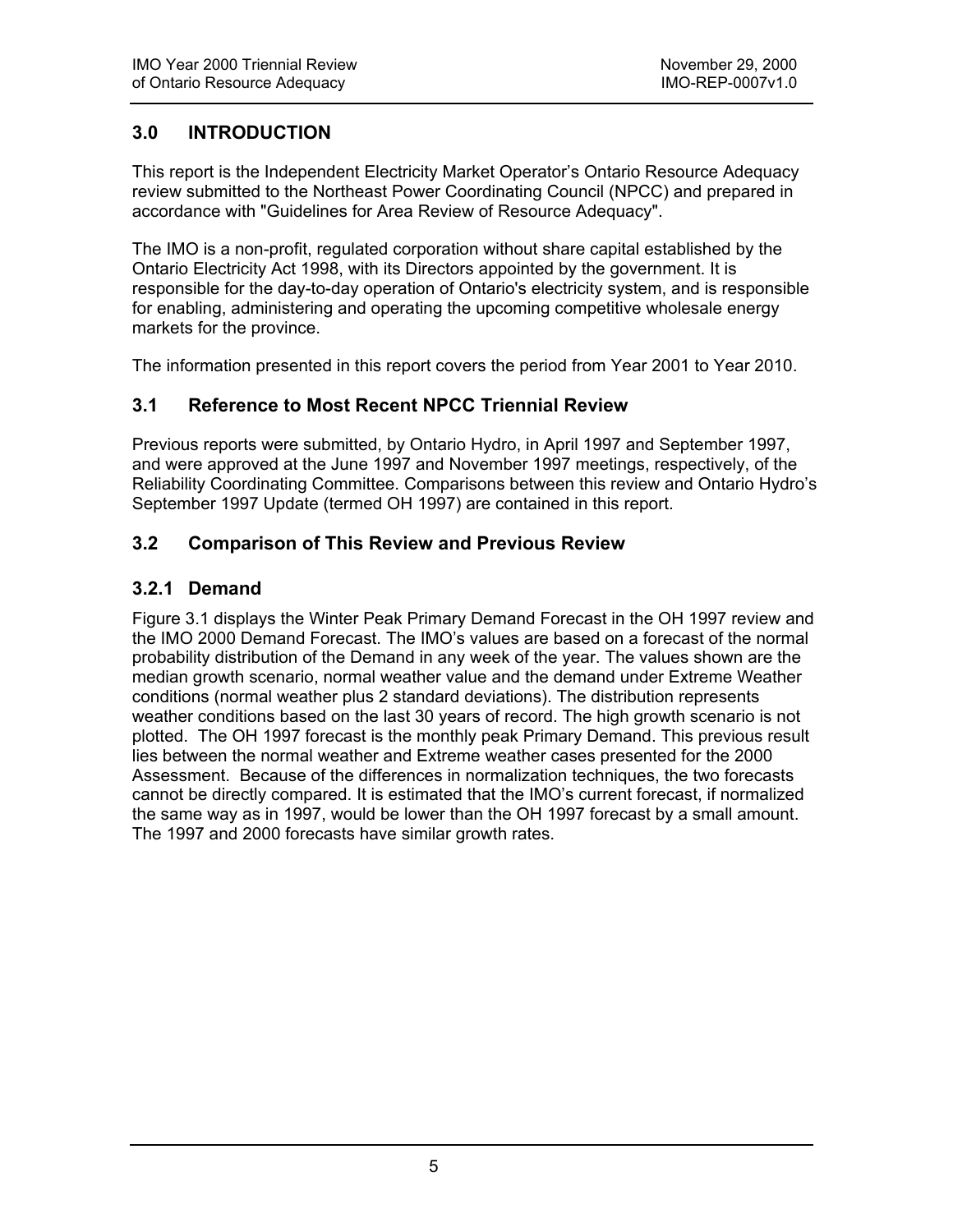<span id="page-6-0"></span>

**Figure 3.1 Comparison of Demand Forecasts** 

# **3.2.2 Resources**

Table 3.1 is a comparison of the resources available to the Ontario system at the January Peak hour used in the OH 1997 Triennial Report with those used in this review. The IMO's current forecast of resources is lower than the OH 1997 forecast, due to delays in return to service of some of the Pickering A nuclear units and an assumption that the Bruce A nuclear units will be out of service during the ten-year period. Control of the Bruce plant has been leased to British Energy with the necessary approvals for transfer of control expected to be in place sometime in 2001.

| Table 3.1 | <b>Comparison of Resources Forecasts at January Peak</b> |
|-----------|----------------------------------------------------------|
|-----------|----------------------------------------------------------|

| Year                                                                                    | 2001    | 2002                                          | 2003 | 2004 | 2005                    | 2006    |         |  | 2007   2008   2009   2010 |
|-----------------------------------------------------------------------------------------|---------|-----------------------------------------------|------|------|-------------------------|---------|---------|--|---------------------------|
| <u> June 2000 IMO┃ 26680┃ 27195┃ 28349┃ 28664┃ 28664┃ 28664┃28664┃28664┃28664┃28664</u> |         |                                               |      |      |                         |         |         |  |                           |
| <b>IOH 1997</b>                                                                         | 28132 L | 28742   30123   29969   30574   30611   31400 |      |      |                         |         |         |  |                           |
| <b>IDifference</b>                                                                      | -1452 l | -1547                                         |      |      | -1774 I -1305 I -1910 I | -1947 I | -2736 I |  |                           |

#### **3.2.3 Reserve Adequacy Assessment Criterion**

The Ontario Hydro 1997 Triennial Review was based on a 25 system-minute reserve margin criterion. A system-minute of Unsupplied Energy was defined as the quantity of energy that would not be supplied if the total system were interrupted for one minute at the time of its annual peak. This criterion was developed on the basis of balancing the incremental costs of adding generation to improve reliability with the costs to customers resulting from interruptions. The resulting reserve requirement of 22 to 24% was used by Ontario Hydro to manage the generation program.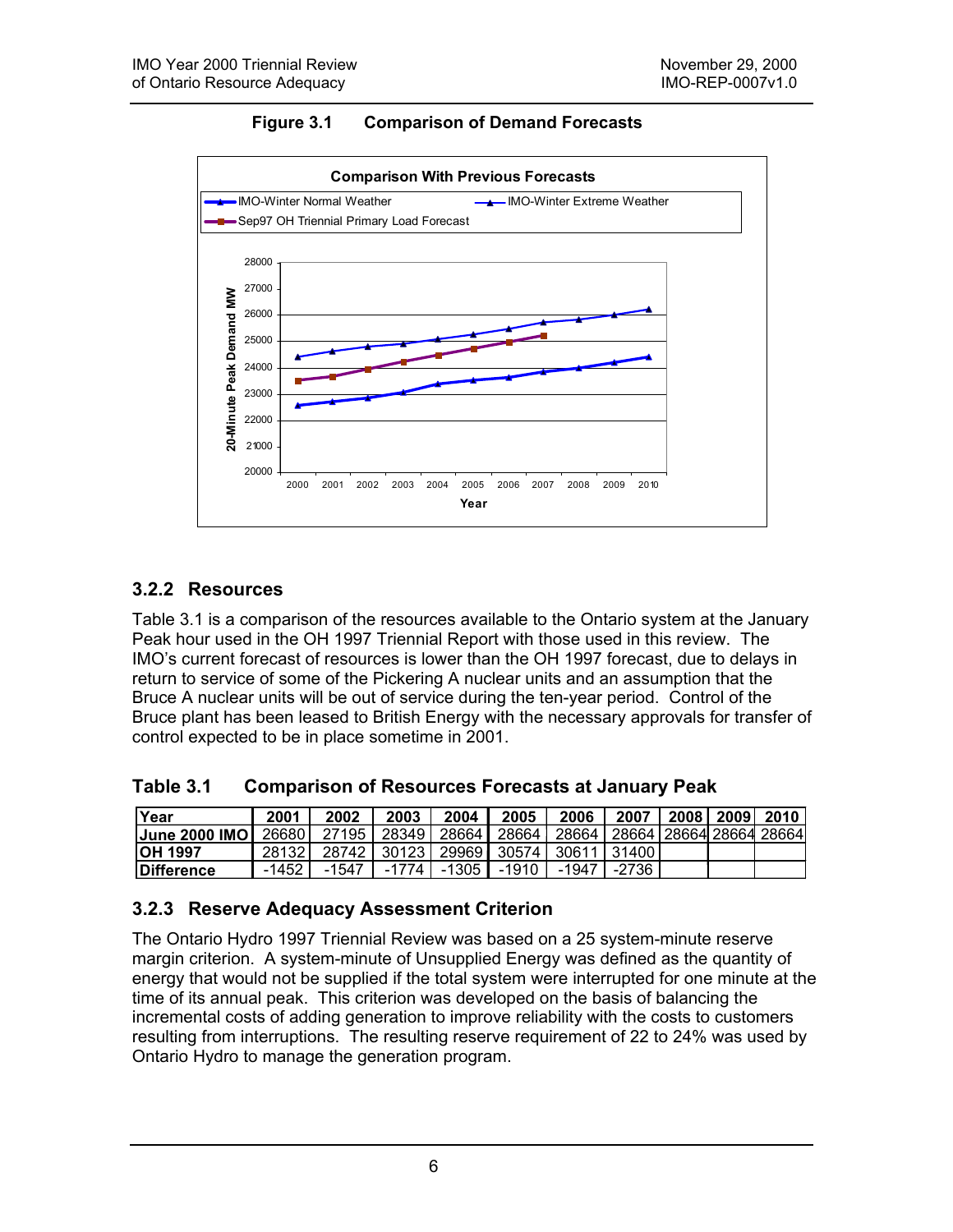<span id="page-7-0"></span>In contrast, the IMO is required to assess the resource situation on a periodic basis and to provide this assessment to market participants and relevant regulatory and standards authorities. Market participants will use this information as input to investment decisions related to capacity additions or modifications. The IMO is using an assessment criterion, described in Section 4.1, which is based on the NPCC generation adequacy standard.

# **4.0 RESOURCE ADEQUACY ASSESSMENT CRITERION**

#### **4.1 Statement of Resource Adequacy Assessment Criterion**

The IMO's Generation Adequacy Standard over the 10-year period is:

"Sufficient generation reserve should be available such that, the annual loss of load probability, caused by a deficiency of generation, is less than 0.1 day per year".

Interconnection assistance and emergency operating actions are included as contingency plans only and are not normally included as generation resources in the calculation of the LOLP. In a few instances where the LOLP standard could not have otherwise been met, they have been included. These instances are described in Section 5. Planned maintenance expectations are deterministically modelled as reductions to available resources. Unscheduled reductions in generation (i.e. forced outage and derating expectations) are modelled probabilistically in the determination of the reserve requirement to meet the LOLP standard.

#### **4.2 Statement of How the Criterion is Applied**

The reliability standard is used to assess the adequacy of available generating resources, on an ongoing basis, to identify periods of potential resource deficiency and opportunities for the rescheduling of planned outages. Actions that will be taken in the operating time frame by the IMO to deal with a potential shortfall in operating reserve are summarized below for the transition period before the opening of the Ontario electricity market. After the opening of the electricity market, the actions available to the IMO will be determined by Market Rules that are currently being developed.

Actions that may be taken to provide additional operating reserve include the following (not necessarily in the order given):

- curtail export sales (capacity backed and non-capacity backed; Firm export curtailment is covered by National Energy Board licence conditions)
- purchase emergency energy
- cut interruptible loads,
- issue a customer appeal,
- implement 3% voltage reduction,
- implement 5% voltage reduction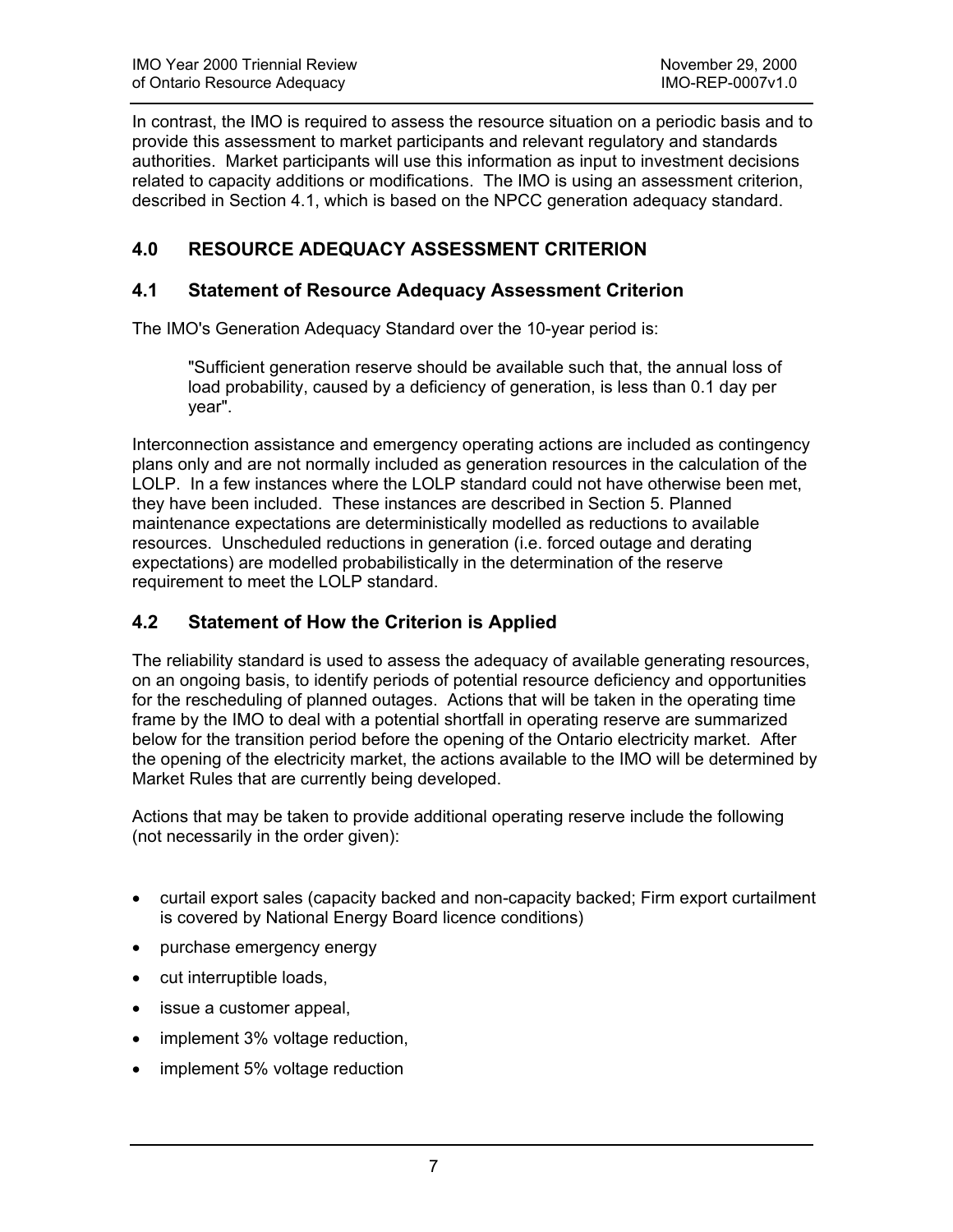- <span id="page-8-0"></span>• request assistance from adjacent control areas by voltage reduction and sharing Operating Reserve,
- operate to the minimum acceptable level of system security,
- implement rotational load shedding.

The preceding actions are not normally considered in the long range planning period except where needed to restore reserves to the levels dictated by the NPCC Standard.

#### **4.3 Required Reserve to Meet Criterion**

Generation Reserves are required for the market to supply the forecast demand with a sufficient level of reliability. The Generation Reserve Requirement is calculated from the IMO Generation Adequacy Standard. The Required Generation is that amount of generation capacity required to supply the peak demand plus meet the Generation Reserve Requirement.

#### **4.4 Comparison of IMO and NPCC Criteria**

The NPCC generation reliability criterion is as follows:

"Each area's generation capability will be planned in such a manner that, after due allowance for scheduled maintenance, forced and partial outages, interconnections with neighboring areas and regions and available operating procedures, the probability of disconnecting non-interruptible customers due to generation deficiency, on the average, will be no more than once in ten years."

The IMO's reliability criterion is effectively the same as the NPCC criteria except that in the planning phase interconnection assistance and other operating actions are not included unless required to support expected scheduled maintenance requirements. For the years 2001 through 2010, an LOLP value of 0.1 days per year was utilized to determine the Required Reserve in each week of the year. The uncertainty in the demand forecast varies from week to week, and the available generation mix may also vary, giving rise to a different Reserve Requirement for the Peak hour of each week. The risk is thus level throughout the year. As long as the generation reserves exceed the requirement in each week, the average annual LOLP will be less than or equal to 0.1 days/year.

Any spare capacity ("Margin") above the Generation Reserve Requirement is available for generator maintenance. Historically no outages were scheduled over the peak weeks of the year unless the predicted Margin was positive or replacement capacity was available. This behaviour would be expected to continue based on perceived economic opportunities for market participants at peak times.

For periods beyond 18 months in the future, the IMO has used planned outage factors provided by Ontario Power Generation for assessing margins. These factors do not include multi-year outages which may be necessary towards the end of the ten year period but have not been identified to the IMO.

Although it is possible to predict generator outage patterns over a 10 year period based on past experience and emerging expectations, formal planning and scheduling is usually conducted on an annual or current year plus next basis. Every quarter, looking from one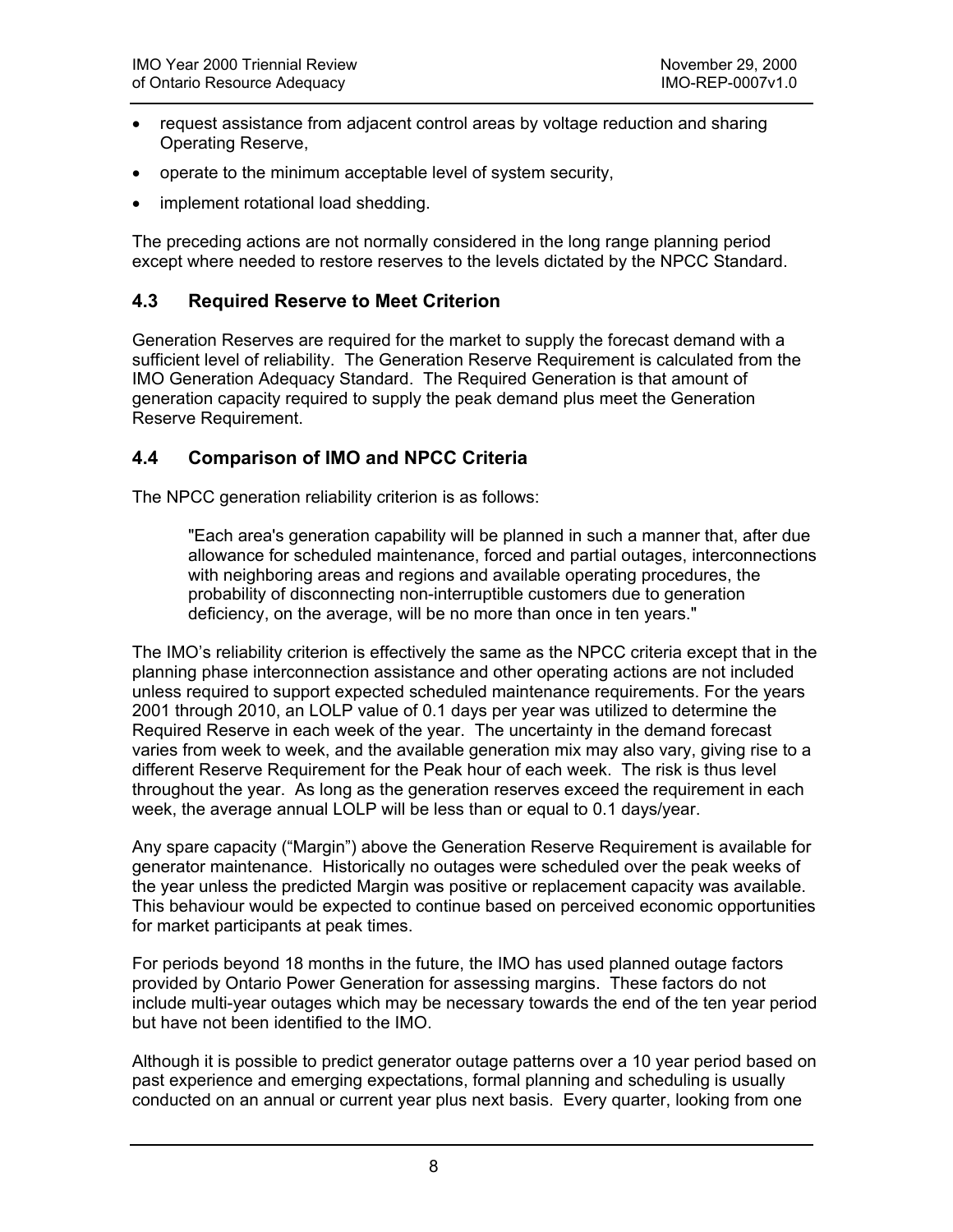<span id="page-9-0"></span>month in the future out 18 months, the IMO assesses the integrated generator and transmission outage plans. Periods where outages result in negative Margins are identified to generators and transmitters. If these participants fail to proactively reschedule outages to mitigate the concern, the IMO may veto the outage in the near-term to ensure sufficient capacity is available to meet non-dispatchable demand.

The Ontario system has traditionally assumed that 700 MW of interconnection assistance would be available at the peak hour in the winter. In this review, no reliance is placed on interconnection assistance, except where agreements are in place or where some assistance to support outage plans is indicated. As indicated in Section 5, such assistance may be necessary for periods in 2001 and early 2002.

#### **4.5 Resource Adequacy Studies Done Since the 1997 Triennial Review**

Prior to 2000, Ontario Hydro and its successor company, Ontario Power Generation Inc, conducted adequacy assessments. This is the first Triennial Review published by the IMO. Other adequacy assessments produced by the IMO include an 18-Month Outlook published in March 2000 and a 10-Year Outlook published in August. Both of these reports, available on the IMO website, were submitted the Minister of Energy, Science and Technology and to the Ontario Energy Board to the meet the requirements of the IMO's transitional licence. An updated 18-Month Outlook, looking at the period from October 2000 through March 2002 has recently been completed and will be available shortly on the IMO website [\(www.theIMO.com\)](http://www.theimo.com)/). Results of that assessment have been included in this review where appropriate.

# **5.0 RESOURCE ADEQUACY ASSESSMENT**

#### **5.1 Planned Versus Required Reserve for Reference Demand Forecast**

Over the forecast period, the Ontario electrical energy use is expected to increase by about 0.9% annually, on average, in the Median Demand Forecast. The Available Capacity above or below the Required Reserves (and demand) is shown as Margin (Excess/Shortfall) in Table 5.1 (for the winter peak hour) and Table 5.2 (for the summer peak hour) for the forecast period. The Required Reserve and the percentage of demand that that value represents exhibit a fair degree of variability through time. This is primarily a function of the forced outage rate assumptions used in the model and the result of impacts relating to calendar factors and the timing of the weekly peak.

The analysis shows that the Ontario System has sufficient reserves to meet the Required Reserve level for each year during the forecast period. The Margin is low at the peak hour in winter of the Years 2001 and 2002 and again towards the end of the forecast period. The forecast Margin is higher at summer peak as compared to the winter peak, until 2004, when the situation is reversed. The Required Generation Reserves are higher in the summer mainly because of the air conditioning demand during hot and humid weather. The Load Forecast Uncertainty, which captures this weather-related effect, is modelled in the demand probability table, resulting in a higher Generation Reserve Requirement to meet the 0.1 LOLP in the summer periods (see Figure A2).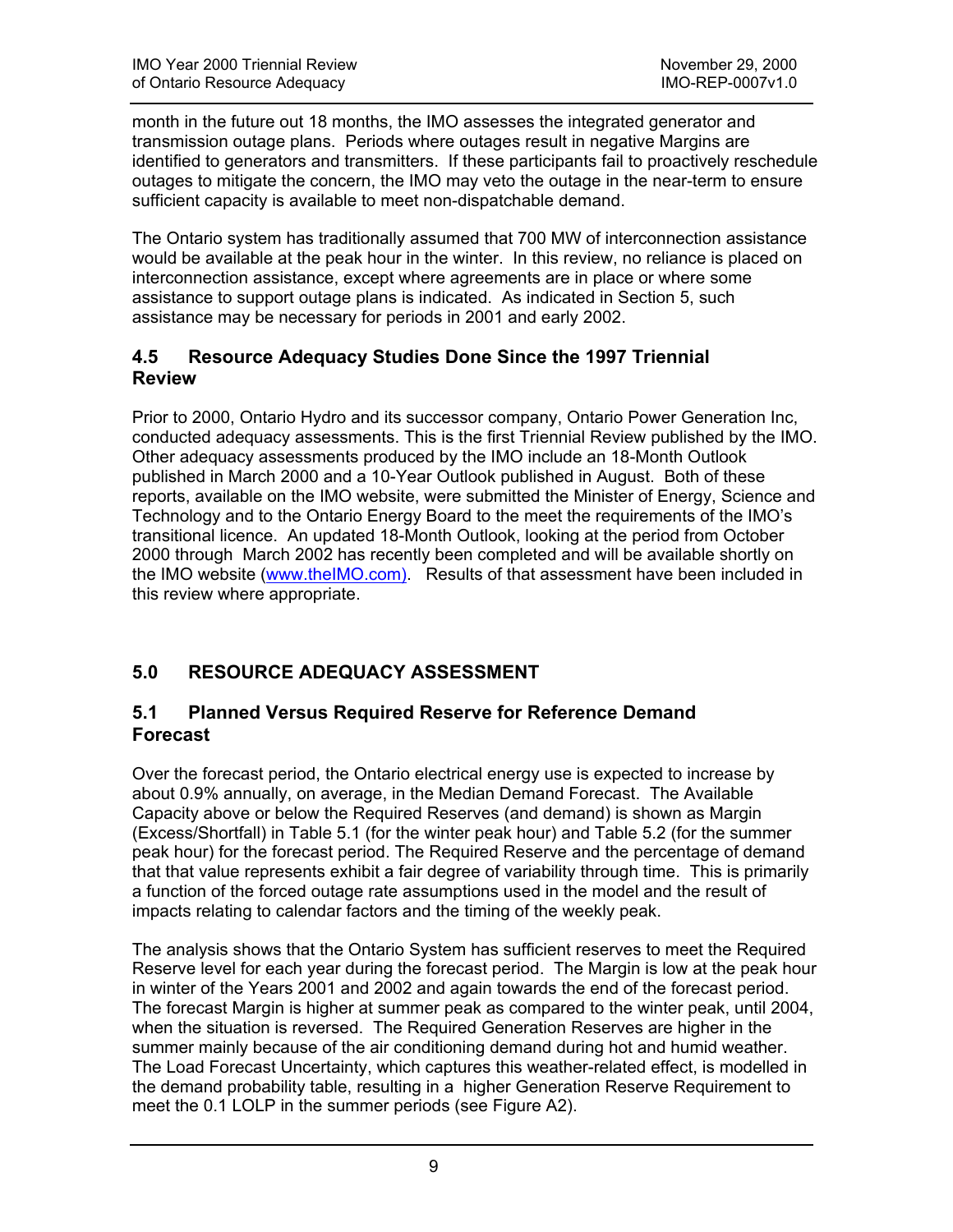<span id="page-10-0"></span>The spring of 2001 and the fall-winter of 2001/2002 represent the periods of lowest margins when planned outages are considered. Without utilizing additional resources which could be made available either through interconnections assistance, rescheduling of outages, demand management or emergency operating actions, the annual LOLP for 2001 was calculated to be 0.18 days per year. By modelling up to 1400 MW of additional resources in the spring period and 800 MW in the fall period of 2001, the annual LOLP reduces to 0.056 days per year for 2001. This level of resource augmentation is within the range considered reasonable based on past experience and previous studies conducted by NPCC.

Outage programs in the remaining years are not problematic and, therefore, no reliance on additional resources or demand management was required to be modelled.

|      | Winter Peak Load | <b>Week</b> | Available | Available | LOLP     | Reserve  | % Reserve | Margins: Excess [+]/ |
|------|------------------|-------------|-----------|-----------|----------|----------|-----------|----------------------|
| Year | Normal Weather   | Ending      | Capacity  | Reserves  | Standard | Required | Required  | Shortfall [-]        |
|      |                  |             |           |           |          |          |           |                      |
| 2001 | 22.633           | 21-Jan-01   | 26.680    | 4.047     | 0.10000  | 3.649    | 16.1%     | 398                  |
| 2002 | 22.841           | 20-Jan-02   | 27.195    | 4.354     | 0.10000  | 3.735    | 16.4%     | 619                  |
| 2003 | 23,055           | 19-Jan-03   | 28,349    | 5.294     | 0.10000  | 3,704    | 16.1%     | 1,590                |
| 2004 | 23.205           | 18-Jan-04   | 28.664    | 5.459     | 0.10000  | 3.734    | 16.1%     | 1.725                |
| 2005 | 23,338           | 16-Jan-05   | 28,664    | 5.326     | 0.10000  | 3.662    | 15.7%     | 1.664                |
| 2006 | 23.532           | 15-Jan-06   | 28.664    | 5.132     | 0.10000  | 3.655    | 15.5%     | 1,477                |
| 2007 | 23.739           | 21-Jan-07   | 28.664    | 4.925     | 0.10000  | 3.782    | 15.9%     | 1,143                |
| 2008 | 23,903           | 20-Jan-08   | 28,664    | 4.761     | 0.10000  | 3.754    | 15.7%     | 1,007                |
| 2009 | 24.174           | 18-Jan-09   | 28.664    | 4.490     | 0.10000  | 3.725    | 15.4%     | 765                  |
| 2010 | 24.305           | 17-Jan-10   | 28.664    | 4.359     | 0.10000  | 3.685    | 15.2%     | 674                  |
|      |                  |             |           |           |          |          |           |                      |

**Table 5.1 Margins for Winter Peak – Median Demand Forecast** 

# **Table 5.2 Margins for Summer Peak – Median Demand Forecast**

|      | <b>Summer Peak Load</b> | <b>Week</b> | Available | Available       | <b>LOLP</b> | Reserve  | % Reserve | Margins: Excess $[+]$ |
|------|-------------------------|-------------|-----------|-----------------|-------------|----------|-----------|-----------------------|
| Year | Normal Weather          | Ending      | Capacity  | <b>Reserves</b> | Standard    | Required | Required  | Shortfall [-]         |
|      |                         |             |           |                 |             |          |           |                       |
| 2001 | 21.761                  | 22-Jul-01   | 26,370    | 4,609           | 0.10000     | 3,873    | 17.8%     | 736                   |
| 2002 | 22,088                  | 21-Jul-02   | 27,400    | 5.312           | 0.10000     | 4.011    | 18.2%     | 1,301                 |
| 2003 | 22,312                  | 20 Jul 03   | 28,554    | 6.242           | 0.10000     | 4,091    | 18.3%     | 2,151                 |
| 2004 | 22.627                  | 18-Jul-04   | 28.354    | 5.727           | 0.10000     | 4.068    | 18.0%     | 1.659                 |
| 2005 | 22.795                  | 24-Jul-05   | 28.354    | 5,559           | 0.10000     | 4,020    | 17.6%     | 1,539                 |
| 2006 | 23,048                  | 23-Jul-06   | 28,354    | 5,306           | 0.10000     | 4,137    | 17.9%     | 1,169                 |
| 2007 | 23,327                  | 22-Jul-07   | 28,354    | 5.027           | 0.10000     | 4.158    | 17.8%     | 869                   |
| 2008 | 23.737                  | 20-Jul-08   | 28,354    | 4.617           | 0.10000     | 4.208    | 17.7%     | 409                   |
| 2009 | 23,927                  | 19-Jul-09   | 28,354    | 4.427           | 0.10000     | 4.195    | 17.5%     | 232                   |
| 2010 | 24,163                  | 25 Jul-10   | 28.354    | 4,191           | 0.10000     | 4,193    | 17.4%     | $-2$                  |
|      |                         |             |           |                 |             |          |           |                       |

# **5.2 Available Versus Required Reserve for High Demand Forecast**

In the High Demand Forecast scenario, the Ontario electrical energy use is expected to increase on average by about 2.0% annually. Generation Reserve Margins are shown in Table 5.3 (for winter peak hours) and Table 5.4 (for summer peak hours) for the forecast period. The Margin is small at the peak hour in winter of the Years 2001, 2002 and 2006 and is insufficient towards the end of the forecast period. The forecast Margin is higher at summer peak, as compared to the winter peak, until 2004, when the situation is reversed.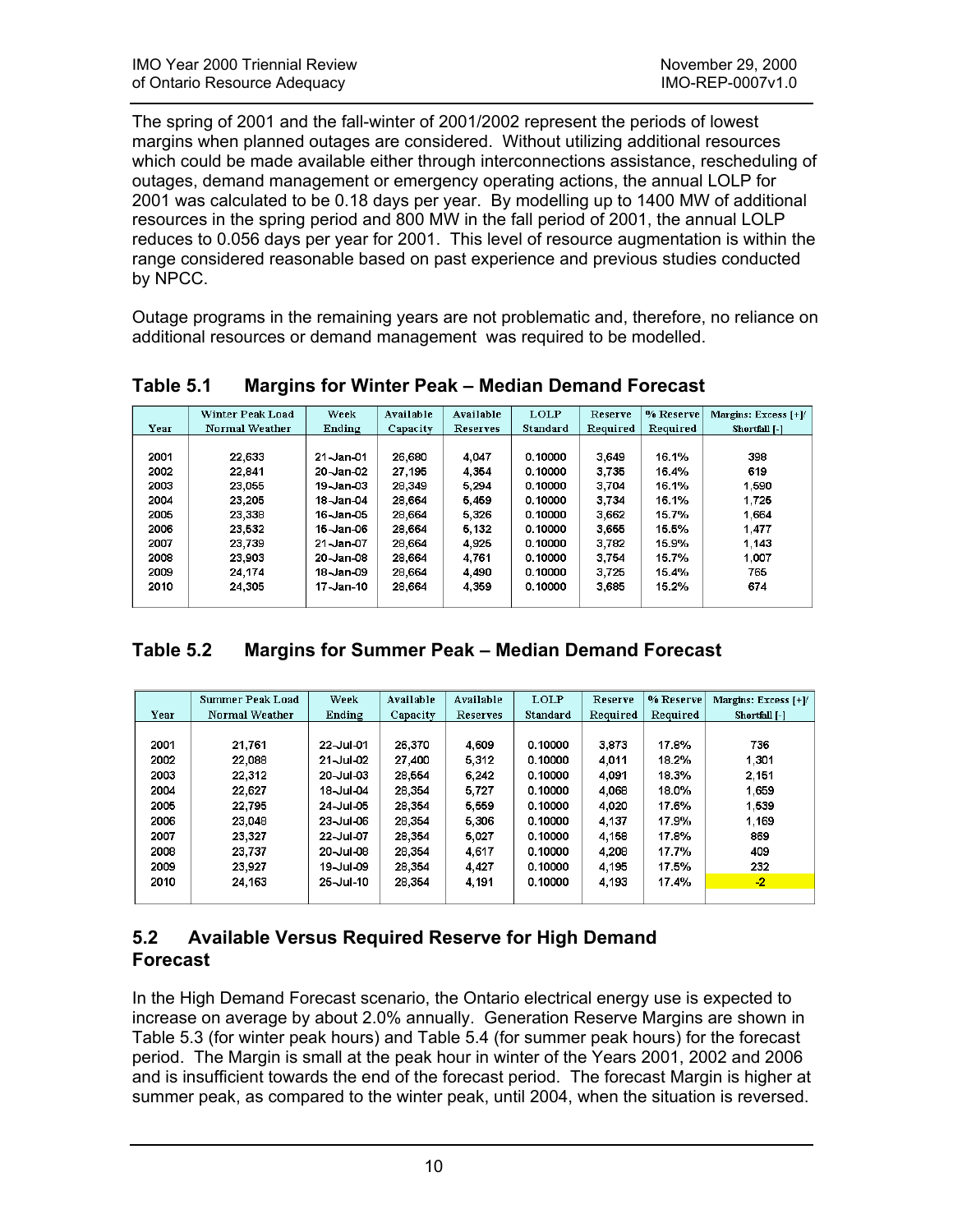<span id="page-11-0"></span>In the High Demand scenario, low to negative margins are forecast during the study period. Small negative margins can be accommodated without load shedding since dispatchable loads will likely respond to the resulting spot price increases and could be dispatched off. An allowance of 600 MW had been assumed in the past for similar actions. Shortages of up to 700 MW could also be accommodated by imports. However routine planned outage programs will be difficult to manage without additional resources and could leave the Ontario system maintenance bound. Therefore, additional resources are already desirable and could be required as early as Year 2005 for the High Demand Forecast scenario.

|      | Winter Peak Load      | Week         | Available | Available | <b>LOLP</b> | Reserve  |          | % Reserve   Margins: Excess [+]/ |
|------|-----------------------|--------------|-----------|-----------|-------------|----------|----------|----------------------------------|
| Year | <b>Normal Weather</b> | Ending       | Capacity  | Reserves  | Standard    | Required | Required | Shortfall [-]                    |
|      |                       |              |           |           |             |          |          |                                  |
| 2001 | 22.918                | $21$ -Jan-01 | 26,680    | 3.762     | 0.10000     | 3,661    | 16.0%    | 101                              |
| 2002 | 23,306                | 20-Jan-02    | 27,195    | 3,889     | 0.10000     | 3.751    | 16.1%    | 138                              |
| 2003 | 23.706                | 19-Jan-03    | 28,349    | 4.643     | 0.10000     | 3.724    | 15.7%    | 919                              |
| 2004 | 24.047                | 18-Jan-04    | 28.664    | 4,617     | 0.10000     | 3,757    | 15.6%    | 860                              |
| 2005 | 24.377                | 16-Jan-05    | 28,664    | 4.287     | 0.10000     | 3.700    | 15.2%    | 587                              |
| 2006 | 24,772                | 15-Jan-06    | 28.664    | 3.892     | 0.10000     | 3,696    | 14.9%    | 196                              |
| 2007 | 25,193                | 21-Jan-07    | 28,664    | 3.471     | 0.10000     | 3.833    | 15.2%    | $-362$                           |
| 2008 | 25.572                | 20-Jan-08    | 28,664    | 3.092     | 0.10000     | 3.810    | 14.9%    | $-718$                           |
| 2009 | 26,064                | 18-Jan-09    | 28,664    | 2,600     | 0.10000     | 3,781    | 14.5%    | $-1,181$                         |
| 2010 | 26,422                | 17-Jan-10    | 28,664    | 2.242     | 0.10000     | 3.750    | 14.2%    | $-1,508$                         |
|      |                       |              |           |           |             |          |          |                                  |

#### **Table 5.3 Margins for Winter Peak – High Demand Forecast**

#### **Table 5.4 Margins for Summer Peak – High Demand Forecast**

|      | Summer Peak Load | Week      | Available | Available       | <b>LOLP</b> | Reserve  |          | % Reserve   Margins: Excess $[+]$ |
|------|------------------|-----------|-----------|-----------------|-------------|----------|----------|-----------------------------------|
| Year | Normal Weather   | Ending    | Capacity  | <b>Reserves</b> | Standard    | Required | Required | Shortfall [-]                     |
|      |                  |           |           |                 |             |          |          |                                   |
| 2001 | 22.282           | 22-Jul-01 | 26.370    | 4.088           | 0.10000     | 3.900    | 17.5%    | 188                               |
| 2002 | 22,871           | 21-Jul-02 | 27,400    | 4,529           | 0.10000     | 4.055    | 17.7%    | 474                               |
| 2003 | 23,363           | 20-Jul-03 | 28,554    | 5.191           | 0.10000     | 4.163    | 17.8%    | 1.028                             |
| 2004 | 23.964           | 18-Jul-04 | 28.354    | 4.390           | 0.10000     | 4.148    | 17.3%    | 242                               |
| 2005 | 24,413           | 24-Jul-05 | 28,354    | 3,941           | 0.10000     | 4,120    | 16.9%    | $-179$                            |
| 2006 | 24,965           | 23-Jul-06 | 28,354    | 3,389           | 0.10000     | 4.243    | 17.0%    | $-854$                            |
| 2007 | 25,559           | 22-Jul-07 | 28.354    | 2.795           | 0.10000     | 4.289    | 16.8%    | $-1,494$                          |
| 2008 | 26.320           | 20-Jul-08 | 28.354    | 2,034           | 0.10000     | 4.392    | 16.7%    | $-2.358$                          |
| 2009 | 26,833           | 19-Jul-09 | 28,354    | 1,521           | 0.10000     | 4.394    | 16.4%    | $-2,873$                          |
| 2010 | 27,410           | 25-Jul-10 | 28,354    | 944             | 0.10000     | 4.414    | 16.1%    | $-3,470$                          |
|      |                  |           |           |                 |             |          |          |                                   |

#### **5.3 Contingency Plans**

The IMO Board can initiate a capacity reserve market in order to attract additional generating capacity into the market. The mechanisms for this process will be contained in the Market Rules. In addition, the IMO prepares an annual report that will provide the IMO Board with information about the requirements for generation and transmission capacity.

At present, about 3000 MW of new generation projects have been announced and most of these projects are scheduled for operation after Year 2002. This forecast does not include any of these projects, since the required approvals have not been obtained and the IMO process for connection impact assessments is just being introduced. Rules for which projects should be included in this type of assessment are being established.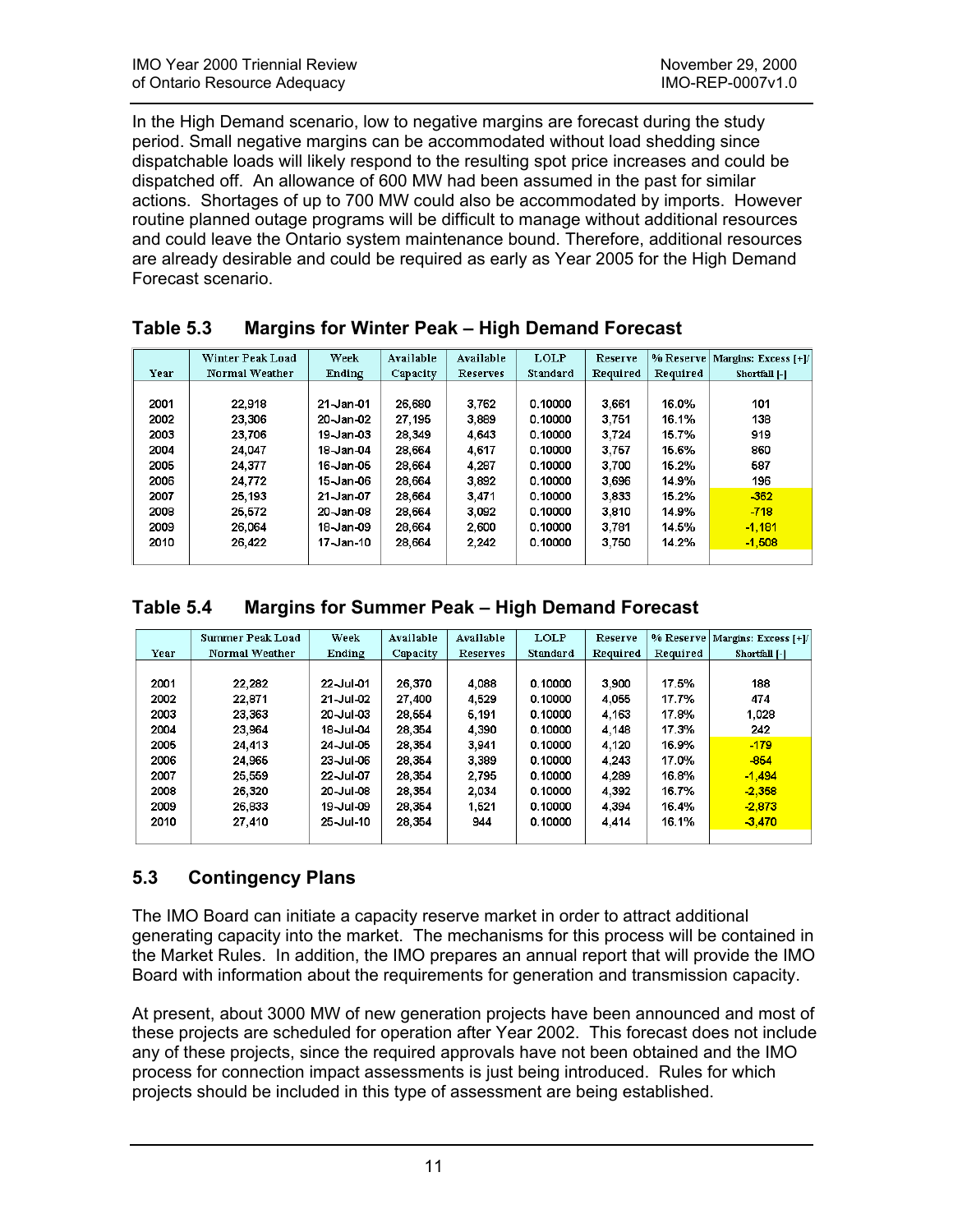<span id="page-12-0"></span>Transmission enhancements to the IMO interconnections with other control areas are also under study.

# **6.0 PLANNED RESOURCE CAPACITY MIX**

## **6.1 Forecast Energy Production by Fuel Type**

Market forces will govern Ontario's energy production sources in future years. The maximum generation from fossil fuels must be controlled within regulated limits for acid gas emissions. These acid gas emission amounts have been controlled in the past by use of lower sulfur coal, and use of oil/gas fired generation options. Future generation additions will be largely gas-fired units. In excess of 3000 MW of additional market driven generation has been proposed to the IMO for connection assessment. Once this generation receives the necessary approvals, it will be included in the capacity mix.



**Figure 6.1 Ontario Capacity Mix by Fuel Type** 

Upon implementation of the Market Rules, Chapter 5 Section 7, the IMO will begin receiving capacity and energy forecast information from generator participants and will be able to produce independent mix assessments. For this review only, the IMO is utilizing the projections of Ontario Power Generation Inc.

# **6.2 Ontario Energy Mix by Fuel Type**

The fuel mix strategy of Ontario Power Generation Inc. is considered commercially sensitive information and has not been included in this report. However, the CP-8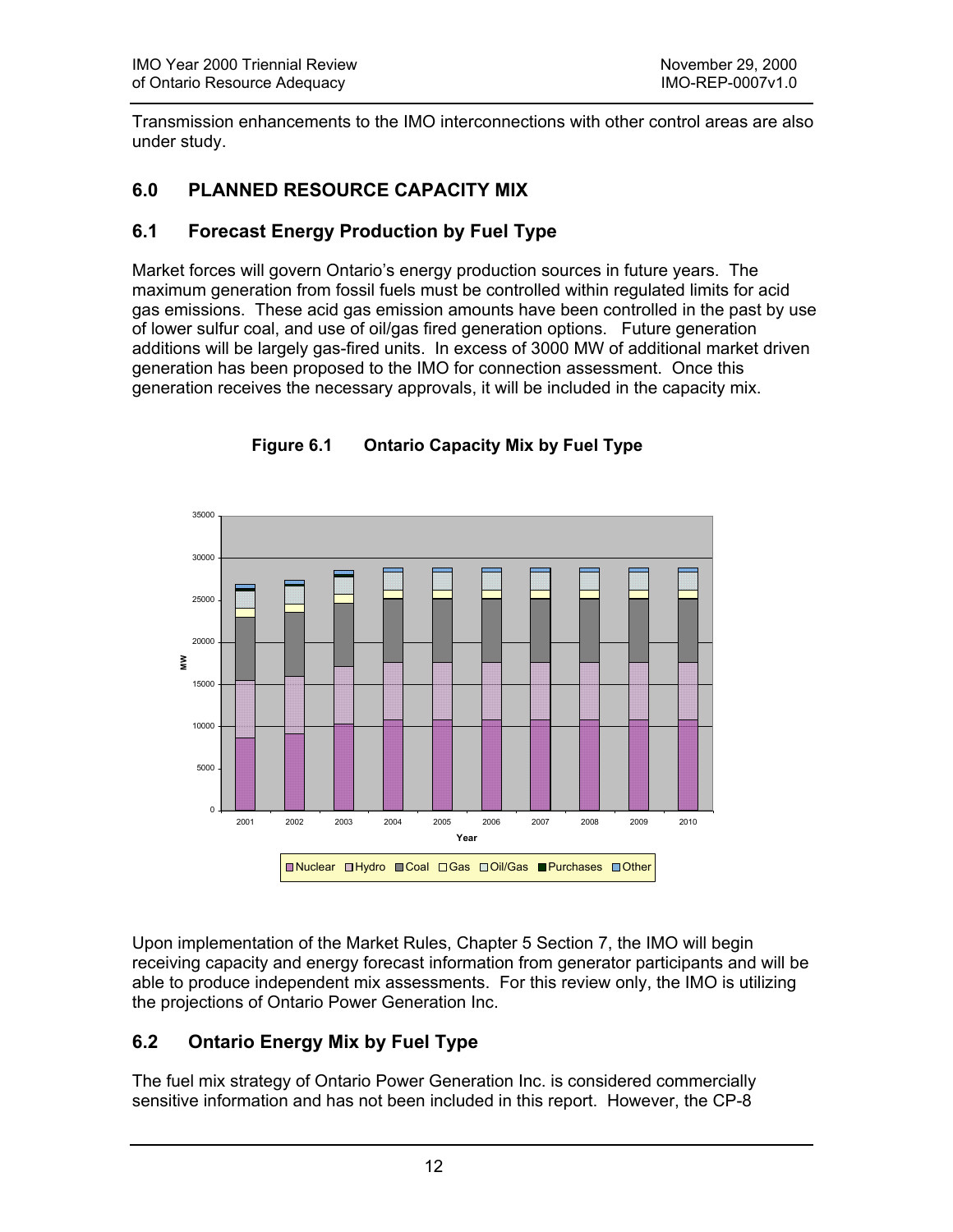Working Group has been provided with this information in confidence. Once the Ontario electricity market opens, the IMO will be accountable for assessing this aspect of adequacy.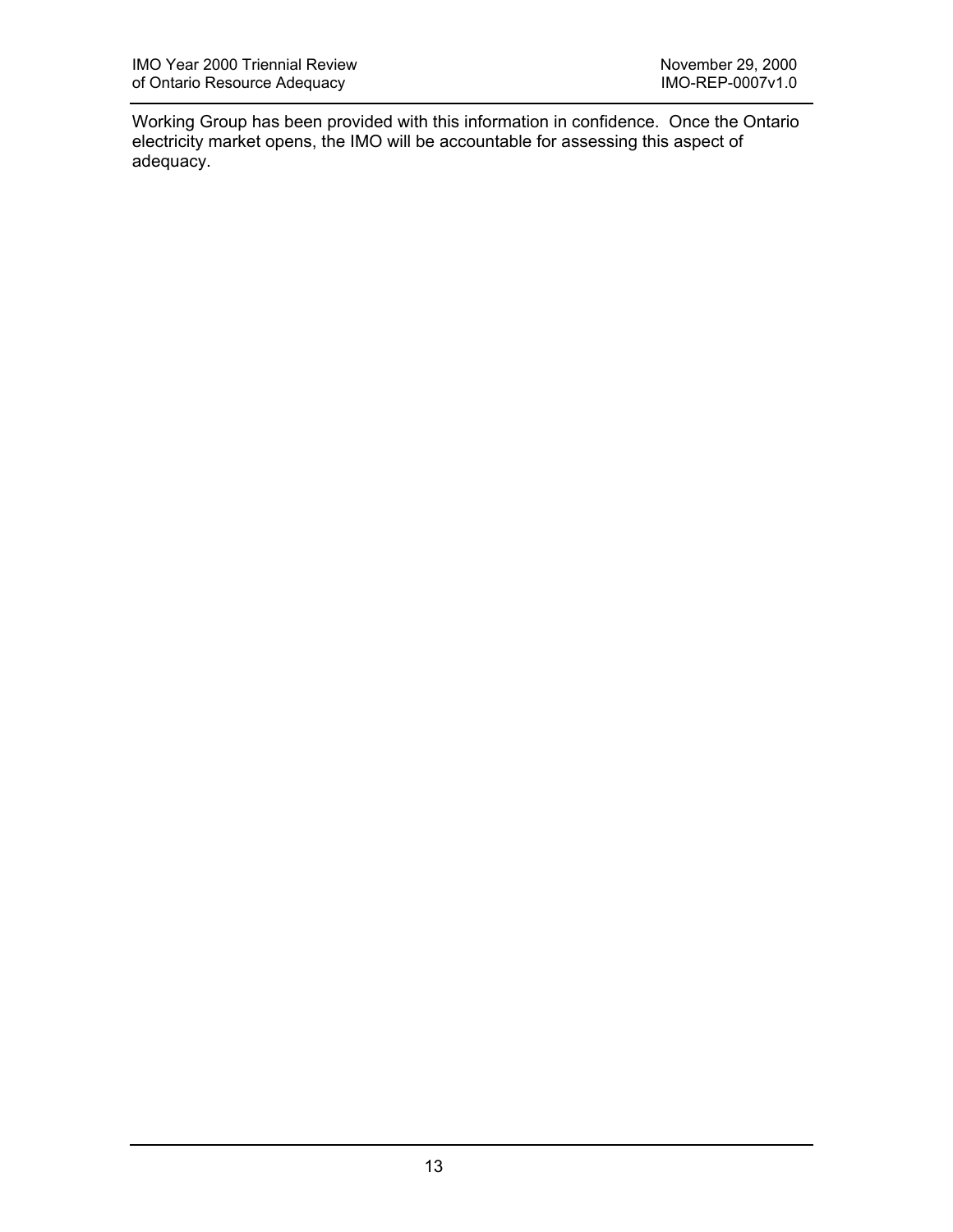# **APPENDIX**

#### <span id="page-14-0"></span>**APPENDIX A - DESCRIPTION OF RESOURCE RELIABILITY MODEL**

The IMO uses a Load and Capacity (L&C) model to determine the Generation Reserve Requirements from week to week. The mix of generating plant, generating unit forced outage rates, the demand forecast and its uncertainty are inputs to the model. A Generation Adequacy Standard of 0.1 days/year is used to determine the Generation Reserve Requirement for each week of the planning year.

The probabilistic calculation of the Generation Reserve Requirement for every planning week is made as follows:

- 1. Based on the generating units MCR's and Forced Outage Rates, a Capacity on Outage Probability Table, in which are the probabilities of having various amounts of capacity on forced outage, is built;
- 2. The Generation Reserve Requirements calculation is then executed on an iterative manner. In each iteration, the Net Available Capacity is assumed and an associated LOLP $_{CALC}$  is derived, convolving the LFU corresponding to the Demand value (which assumes normal distribution) and using the Capacity on Outage Probability Table. The iterative process is carried on until the LOLP<sub>CALC</sub> becomes equal or less than the target of 0.1. When this condition becomes true, the respective assumed level of Net Available Capacity is the Required Net Available Capacity to meet the reliability target. From this value, by subtraction of the Demand, the Generation Reserve Requirement for the planning week is obtained.

The adequacy of the available generation facilities to meet the demand over the study period can then be assessed, in a deterministic calculation, as shown in Figure A1. For each planning week, the minimum level of the Net Available Resources is determined. The Reserve Margin is then obtained by subtraction of the Demand and the Generation Reserve Requirement from the minimum Net Available Resources. Whenever the Reserve Margin is positive the reliability criterion is met (the LOLP is less or equal than 0.1).

The actual LOLP for each planning week can then be calculated in a similar way as described above (in the paragraphs 1 and 2). This time the Available Generation Reserve is known, the LOLP is derived in one iteration, convolving the LFU corresponding to the Demand value (normal distribution assumed) and using the Capacity on Outage Probability Table.

Finally the annual LOLP can be derived using the individual LOLPs for the component planning weeks.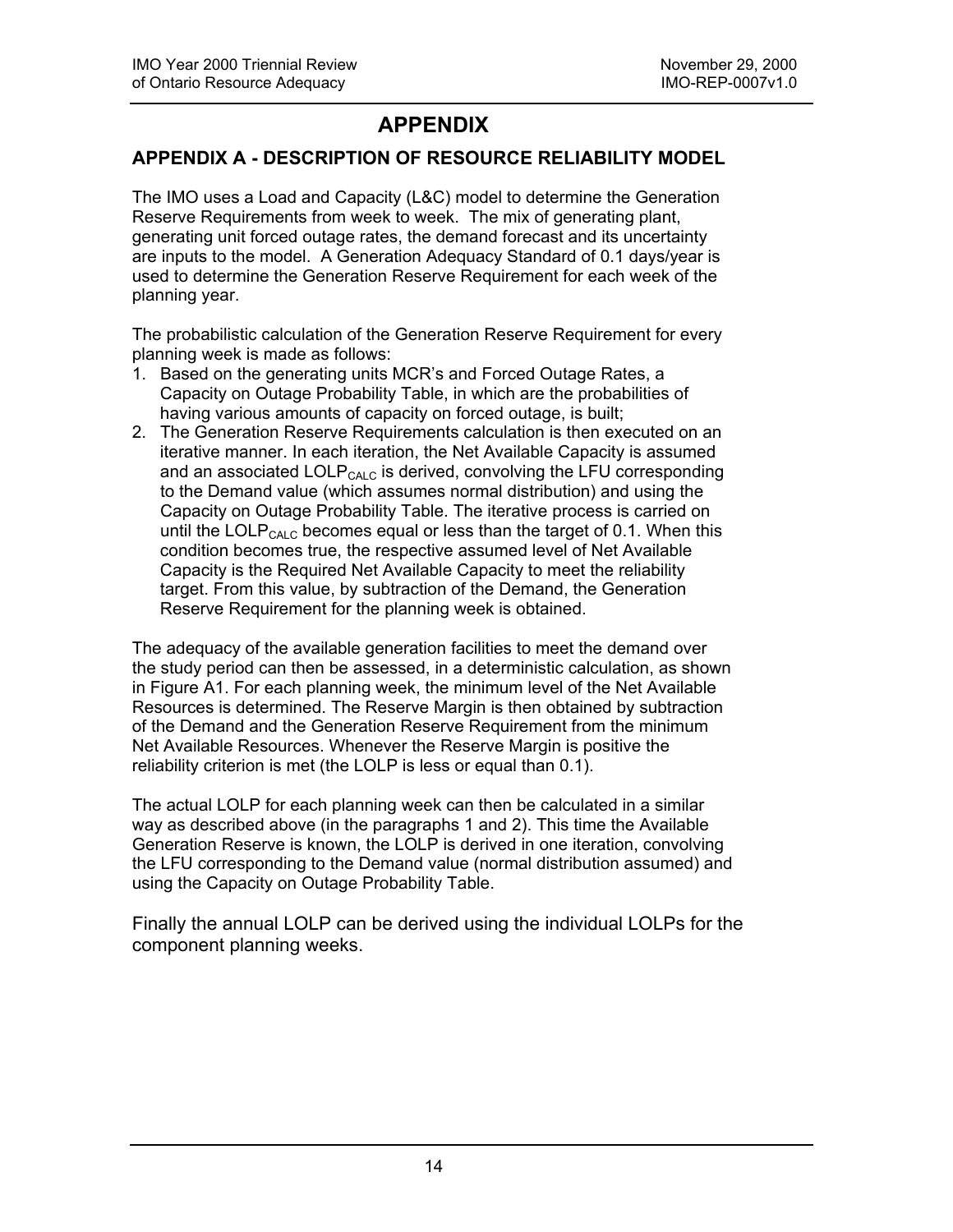<span id="page-15-0"></span>

**Figure A1 Reserve Margin**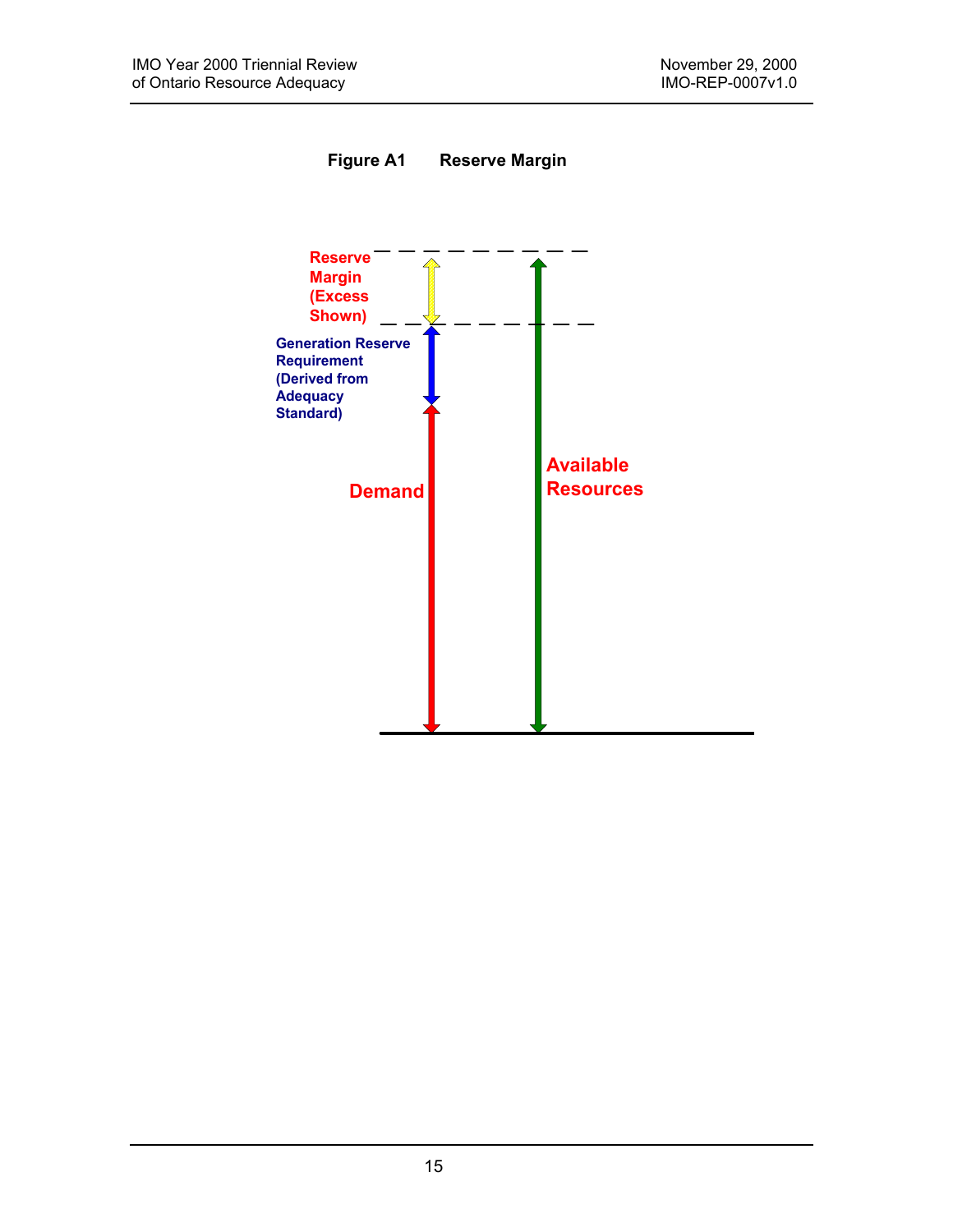# <span id="page-16-0"></span>**1.1 LOAD MODEL**

# **1.1.1 Description And Basis Of Period Load Shapes**

The demand model comprises weekly energy and peak demand data, plus data related to the variability of the demand in any week due to swings in the weather. Hourly and 20 minute peak data is also derived. The description of the Demand-Weather relationship is based upon a four-year record, updated annually.

The total energy demand is split into weather and non-weather components.

# **1.1.2 Load Forecast Uncertainty**

A normal distribution of weather swings, in any week, is provided by input of the associated standard deviation. This data is obtained from 30-year weather statistics and is updated annually.



**Figure A2 Weekly Demand Forecast Uncertainty due to Weather** 

The standard deviation of weather-related demand varies between about 2% and 7 % through the year as shown in Figure A2. The peak demand probability distribution in any week is thus available to the L&C program.

# **1.1.3 Discount Demand Service**

The demand includes loads that are currently served under the Discount Demand Service and which can be interrupted in cases of shortfalls in reserves. They are used as a contingency measure at the assessment stage, if a reserve shortfall is indicated. In such cases, an assistance amount of 600 MW of price-sensitive dispatchable load is considered to be available.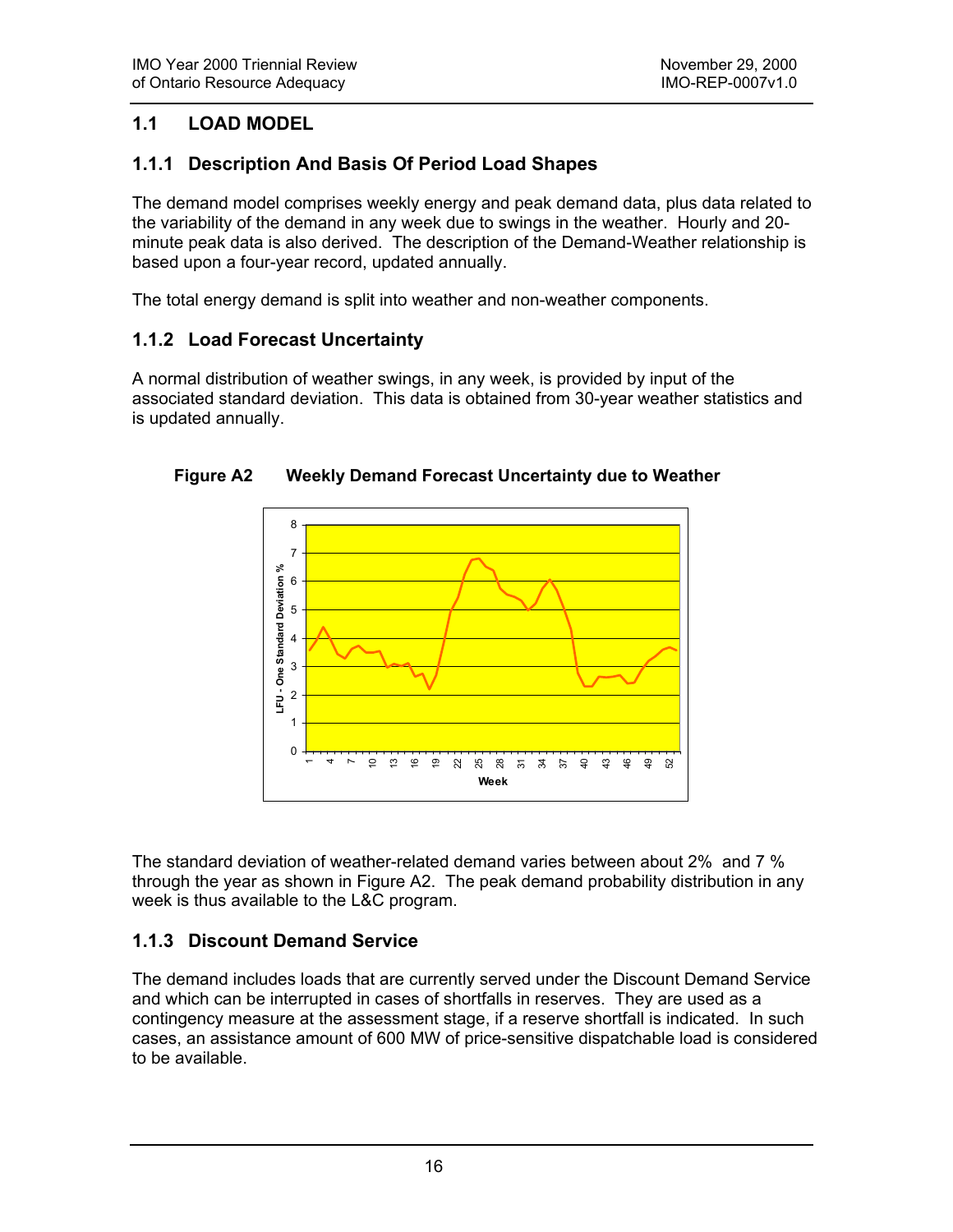#### <span id="page-17-0"></span>**1.2 RESOURCE REPRESENTATION**

# **1.2.1 Unit Ratings**

## **1.2.1.1 Definitions and Values**

Thermal generating units are assumed to be capable of operating at a level equal to their normal Maximum Continuous Rating (MCR). Hydraulic station peak outputs are based on Dependable (exceeded 98 % of the time) river flows, determined from about 60 years of record. The peak and energy output of all combustion turbines varies considerably with changes in ambient air temperature and, hence, both summer and winter values are included. The aggregated Net Declared Capacity values for OPGI units and for Contract Generators are shown in Table A3. Due to the commercial sensitivity of this information, it has been aggregated into five categories.

# **1.2.1.2 Procedure for Verifying Ratings**

The Ontario Market Rules permit various tests to be carried out by the IMO. Explicit test procedures for verifying generator ratings have not yet been developed. For this review, the IMO has used ratings which are consistent with operational experience.

#### **Table A3 Ontario Power Generation Inc. and Contract Generator Power Stations**

| <b>Resource Type</b>              | <b>Declared</b><br><b>Net</b><br>Capacity<br>(MW) |
|-----------------------------------|---------------------------------------------------|
| <b>Nuclear</b>                    | 10,788                                            |
| Coal                              | 7,560                                             |
| Oil & Gas                         | 3,644                                             |
| Hydroelectric                     | 7,426                                             |
| Miscellaneous (wind, waste, wood) | 77                                                |

# **1.2.2 Unit Unavailability Factors**

# **1.2.2.1 Type Of Unavailability Factors Represented**

Derating-Adjusted Forced Outage Rates for each unit are used that reflect both forced outages and periods of derated output. These are based on unit specific data supplied by the facility owner. Historic information and forecast future performance are combined to derive the rates.

Planned maintenance is modelled on a unit basis. For the first two years of study, explicit outage plans are modelled. For the remainder of the study period, representative outage plans are used. Multi-year rehabilitation outages are explicitly represented in all years when identified by facility owners. None of this type have been identified to the IMO. The assumptions with respect to planned maintenance amount to the equivalent of a weighted average planned outage factor of about 13%.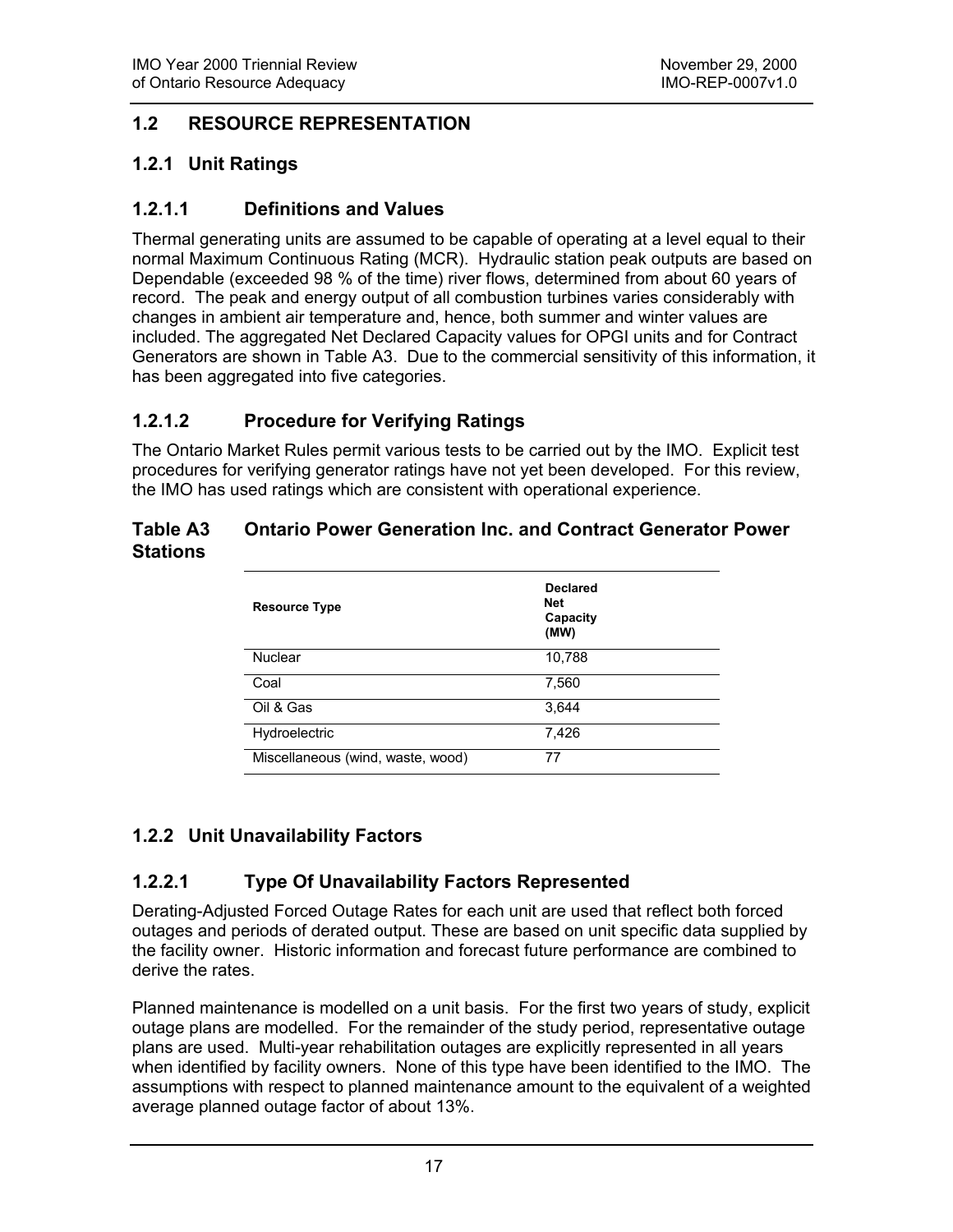#### <span id="page-18-0"></span>**1.2.2.2 Source Of Unavailability Factors Represented**

These rates are based upon experience in Ontario and values published by NERC for the industry. Sensitivity studies were also conducted with lower and/or higher forced outage rates.

#### **1.2.2.3 Maturing and Future Units**

There are no major new resources modelled to be in service in the next ten years. Uncertainty around the return to service of four Pickering nuclear units was not identified to the IMO as a maturity concern and was not modelled. The impact of this uncertainty was qualitatively judged to be manageable through available operating actions.

#### **1.2.2.4 Tabulation of Typical Unavailability Factors**

Typical forecast DAUFOP and DAFOR indices for fossil, nuclear and hydroelectric units are contained in Table A5 and reflect a combination of past experience and expected future experience. Combined cycle information is taken from NERC data.

#### **Table A4 Ontario Projected Forced Outage Rates**

| <b>Fuel Type</b> | <b>Typical</b><br><b>DAFOR/DAUFOP</b> |  |  |  |  |
|------------------|---------------------------------------|--|--|--|--|
| <b>Nuclear</b>   | $8 - 10%$                             |  |  |  |  |
| Coal             | $5 - 10%$                             |  |  |  |  |
| Oil/ Gas         | $5 - 10%$                             |  |  |  |  |
| Hydroelectric    | $< 3\%$                               |  |  |  |  |
| Miscellaneous    | $< 5\%$                               |  |  |  |  |

#### **1.2.3 Purchase and Sale Representation**

An existing contract for the purchase of 200MW of firm capacity and energy from Manitoba Hydro, which expires on October 31, 2000, was considered for this assessment.

#### **1.2.4 Retirements**

No unit retirement plans have been identified for the study period. Ontario Market Rules require generation and transmission owners give the IMO at least 6 months notice of retirements.

#### **1.3 Representation Of Interconnected Systems**

There are effectively three systems that can provide assistance to Ontario, namely, USA, Quebec and Manitoba, as shown in Figure A3. For this study, interconnection assistance above contracted amounts is not included, except as a contingency measure in cases where a reserve shortfall is indicated due to outage plans. Up to 800 MW of additional purchases are considered outside of the winter and summer peak periods in 2001 and first quarter of 2002. Up to 700 MW of assistance has typically been available over winter peak periods, but reliance on this amount was not indicated for the median growth scenario